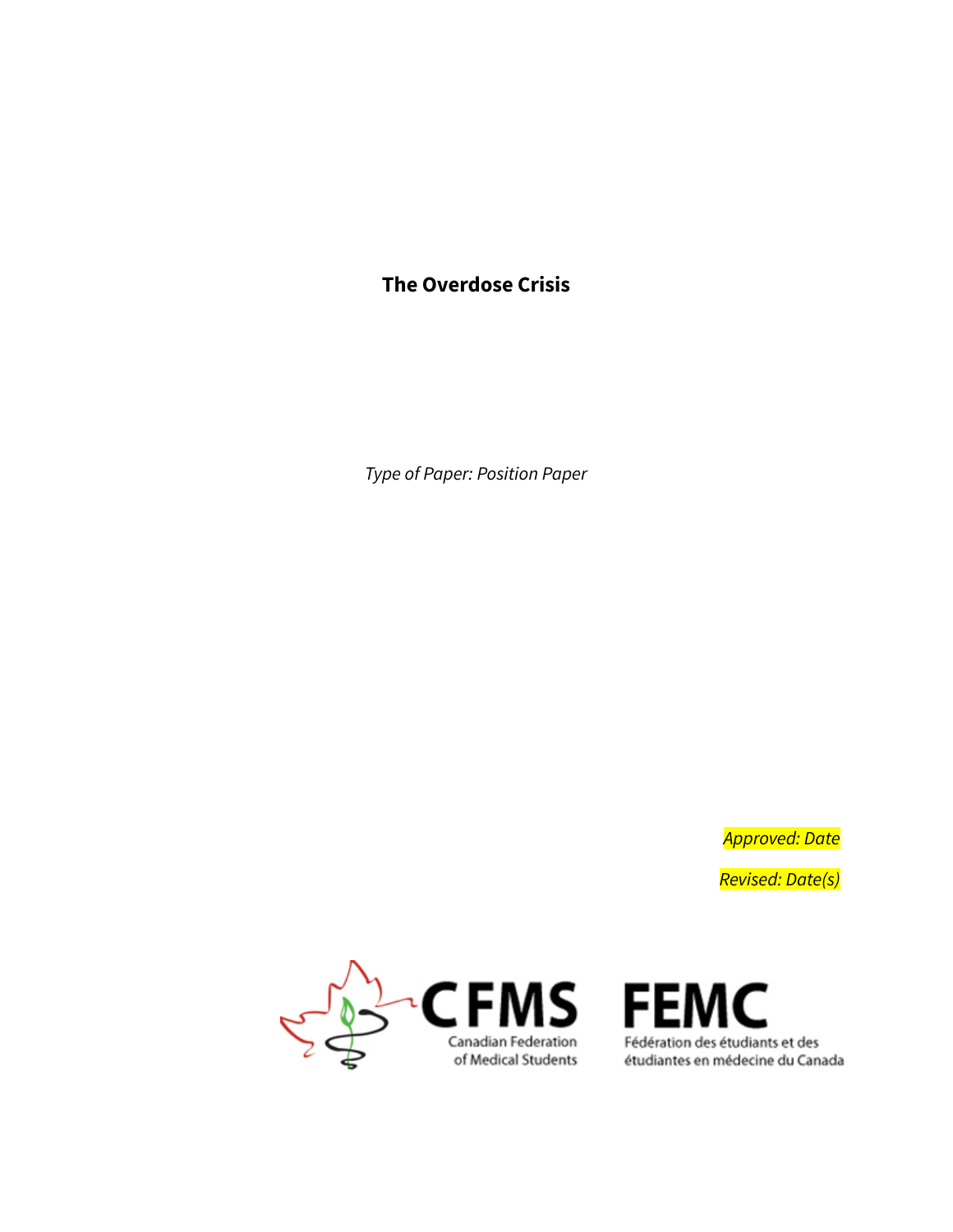#### Authors

*Position Paper Chair*: Winnie Fu, University of British Columbia, Class of 2024

#### **Introduction and Background**

*Committee Chair:* Ishita Aggarwal, Queen's University, Class of 2023 Kathy Zhang, Western University, Class of 2024 Jennifer Glassford, Northern Ontario School of Medicine, Class of 2022 Mirna Gerges, Dalhousie University, Class of 2025

#### **Decriminalization**

*Committee Chair:* Claudia Wakulchyk, University of Alberta, Class of 2024 Jessica Jun, University of British Columbia, Class of 2024 Winnie Fu, University of British Columbia, Class of 2024

#### **Safer Supply**

*Committee Chair:* Rachel Fung, University of Calgary, Class of 2023 Ella Zelter, University of McGill, Class of 2022 Grace Zhu, University of Ottawa, Class of 2022 Celine Prell, University of McGill, Class of 2023 Yousef Shahin, University of British Columbia, Class of 2024 Jessica Li, University of British Columbia, Class of 2022

#### **Federal Standardization**

*Committee Chairs:* Davy Lau, University of British Columbia, Class of 2024 and Ethan Candler, University of Alberta, Class of 2024 Smriti Juriasingani, University of Calgary 2024 Sera Whitelaw, University of McGill, Class of 2025 Yuxuan Jiang, McMaster University, Class of 2024

#### **Reviewers**

Annie Foreman-Mackey, University of British Columbia, Class of 2024 Ishmam Bhuiyan, University of British Columbia, Class of 2025 Jason Speidel, University of British Columbia, Class of 2023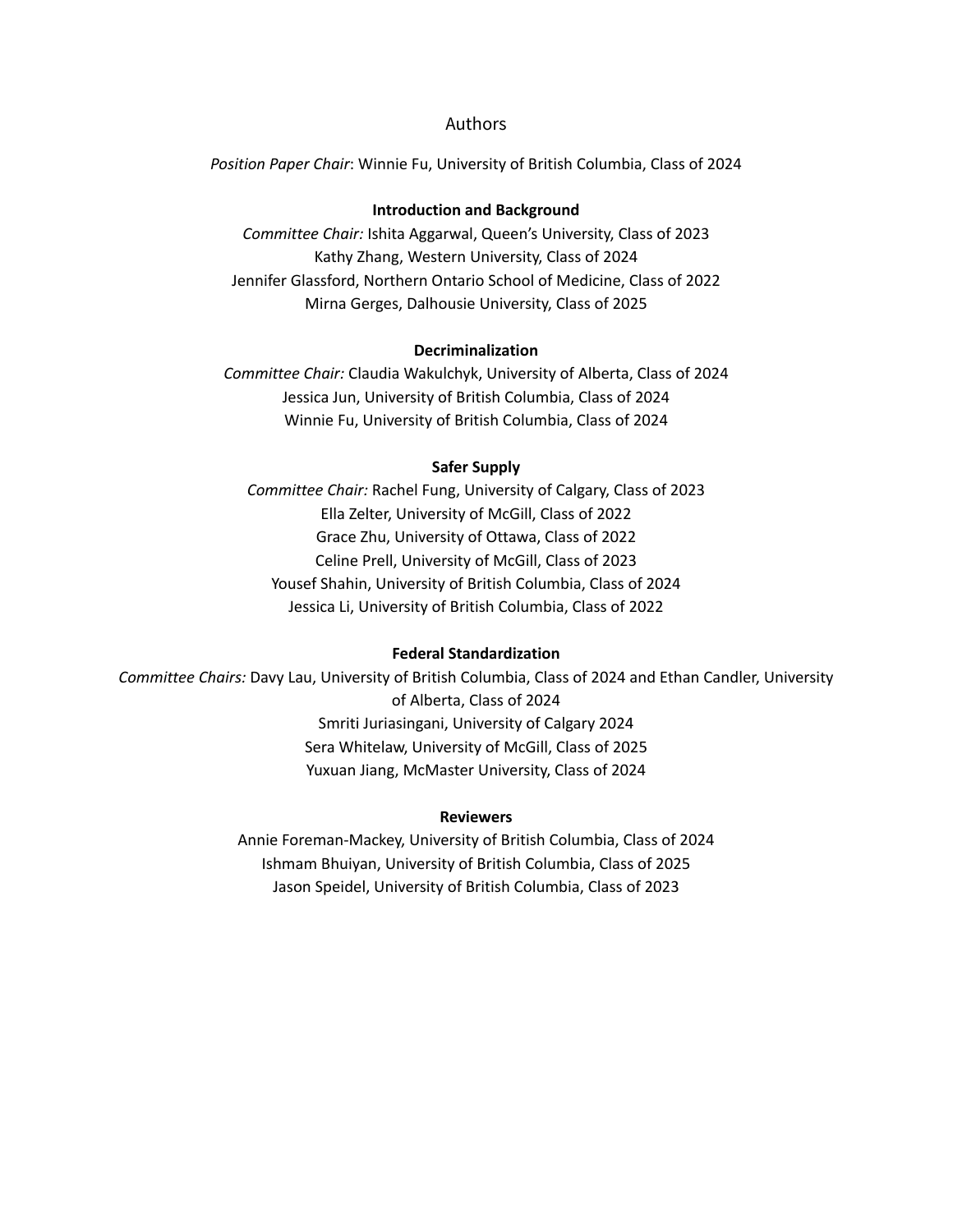



**April 2022 POSITION PAPER Summary**

> The overdose crisis has accelerated in recent years, with an alarming rise in mortality compounded by the COVID-19 pandemic. The main objectives of this position paper are to recommend a federal approach that confronts the systemic structures that underlie this crisis, including criminalization of drug use, barriers to harm-reduction services, and disparate responses to the crisis across Canada.

étudiantes en médecine du Canada

This paper recommends decriminalization of simple possession of all controlled substances to mitigate the harms caused by punitive policies, the development of a safe-supply framework to ensure low-barrier access to evidence-based services and implementation of minimum standards across Canada to enforce equitable access for all.

**RECOMMENDATIONS**

**Recommendation 1**: The federal government should ensure national decriminalization of simple possession of all controlled substances

**Recommendation 2**: The federal government should implement a comprehensive, low-barrier safer supply framework

**Recommendation 3**: The federal government should implement minimum standards to receive federal funding from the Mental Health Block Transfer

#### **SUPPORTING EVIDENCE & RATIONALE**

**Supporting evidence for Recommendation 1:** Drug prohibition and criminalization have been ineffective in reducing the use of illicit drugs, impede harm reduction service development and access, reinforce discrimination towards people who use substances, and fuel the illegal drug market.

**Supporting evidence for Recommendation 2:** Comprehensive and universally accessible safer supply must be a core component of harm reduction-based frameworks, with a dispensing model that considers the individual preferences, habits, and geographic distributions of people who use drugs (PWUD).

**Supporting evidence for Recommendation 3:** Using the federal mental health block transfer to fund overdose surveillance, safer supply, and harm reduction interventions will ensure a uniform approach to health service access across Canada

267 O'Connor Street, Suite 401, Ottawa, ON K2P 1V3Phone: 613-565-7740 | Fax: 613-565-7742 | [office@cfms.org](mailto:info@residentdoctors.ca) | cfms.org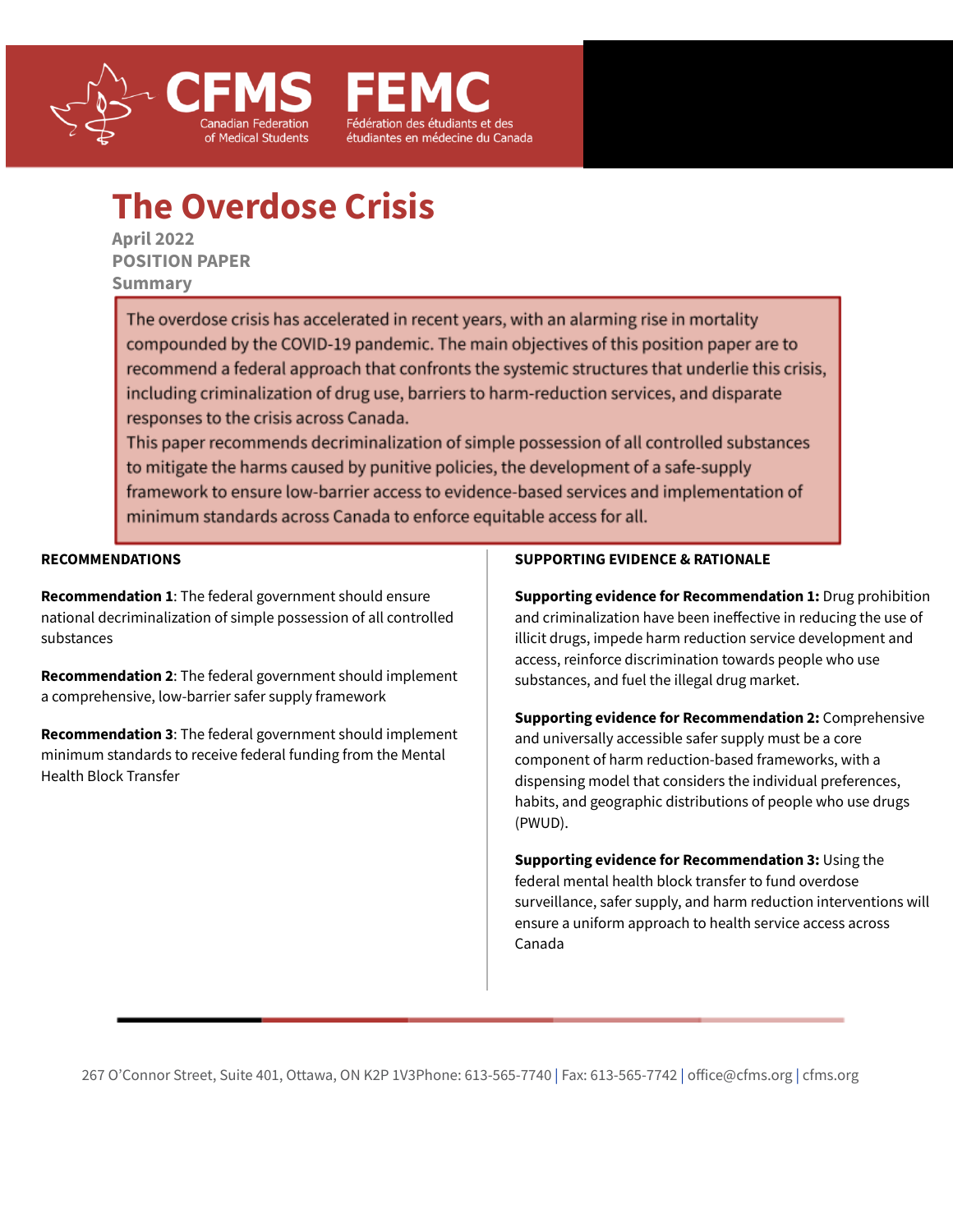# **INTRODUCTION & BACKGROUND**

A Growing Crisis: Driven by an increasingly toxic, unregulated drug supply, the overdose crisis in Canada has brought about more than 20 years of drug-related fatalities and harm. This public health crisis is devastating the lives of people in Canada, with a disproportionate impact on poor and racialized PWUD.

Canadian Trends: In 2020, the overdose crisis claimed the lives of 6,306 people in Canada.<sup>[1](https://www.zotero.org/google-docs/?7WCF7n)</sup> The number and rate of deaths have continued to increase in Canada, with 5,368 apparent opioid toxicity deaths recorded between January and September 2021. More than half of accidental opioid toxicity deaths in this time period involved stimulants like amphetamine and cocaine. Fentanyl and fentanyl analogues continue to be major drivers of the crisis,<sup>[1](https://www.zotero.org/google-docs/?WzCr3P)</sup> as well as the emergence of novel psychoactive substances.<sup>[2](https://www.zotero.org/google-docs/?rZKYH6)</sup>

Provincial Differences: While the number of substance-related deaths in Canada has continued to rise, it is important to note that the effects have been felt disproportionately across the country. For example, between January and September 2021, 88% of all apparent opioid toxicity deaths occurred in British Columbia, Alberta, or Ontario. Furthermore, the crude rate per 100,000 population of opioid-toxicity deaths between January and September 2021 in the Yukon was 46.5, followed by Alberta at 33 and British Columbia at 31.3. Within the same time frame, crude rates of opioid toxicity deaths in the Atlantic provinces were substantially lower compared to other provinces. [1](https://www.zotero.org/google-docs/?JycXvX)

Complex Factors: The overdose crisis has resulted from a number of complex and interrelated factors. The current prohibition-based legal landscape around drug use has contributed to discrimination and stigma against PWUD. This has also led to a toxic drug market. The third wave of the overdose epidemic has largely been driven by fentanyl contamination in the illicit drug supply. Furthermore, evidence-based, harm reduction services like opioid agonist therapies (OAT), overdose prevention sites (OPS), and safe consumption sites (SCS) continue to be complicated by access issues. Stigma, racism, and the current legislative landscape in Canada create barriers that prevent PWUD from seeking and receiving the care and support they need.<sup>[3](https://www.zotero.org/google-docs/?wEPbS3)</sup>

## **COVID-19**

The COVID-19 pandemic has disproportionately impacted PWUD. Canada observed a significant increase in overdose-related deaths that coincided with the beginning of the pandemic. Every province that reported opioid toxicity deaths to the Public Health Agency of Canada (PHAC), saw a rise in death rates from 20[1](https://www.zotero.org/google-docs/?oclf1U)9 to 2020, with the exception of Nova Scotia. $^1$ 

Based on PHAC projections of opioid-related deaths, existing levels of health interventions are not sufficient to bring about a drop in fatalities (Figure 1).<sup>[4](https://www.zotero.org/google-docs/?rhSrs8)</sup>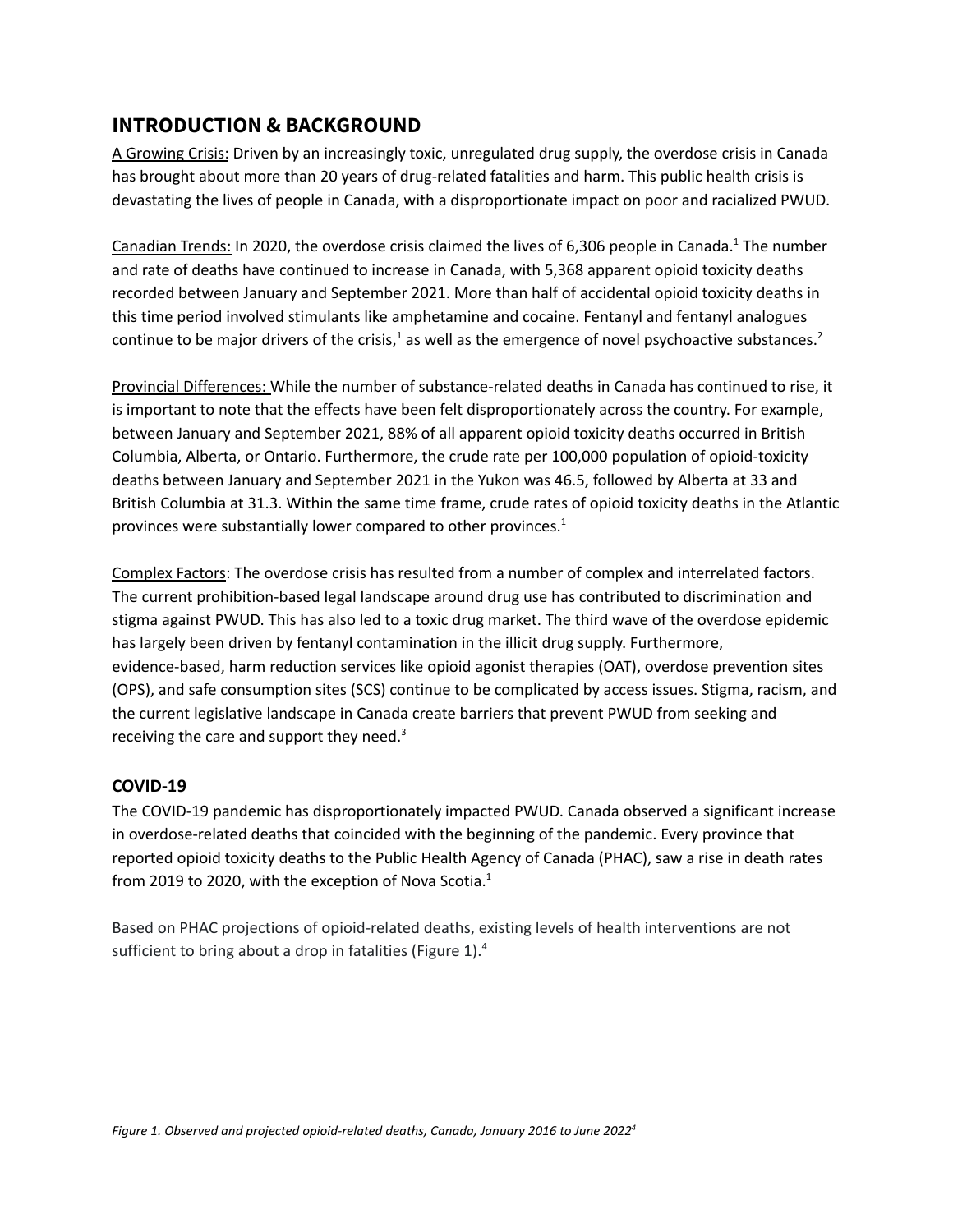

Use of health services for substance-related incidents also changed dramatically during the pandemic. Hospitalizations due to opioid poisoning increased 20% from 2019 to 2020 and another 11% from 2020 to 2021. Emergency Medical Services (EMS) responses to opioid-related overdoses increased 63% from 20[1](https://www.zotero.org/google-docs/?jloa7l)9 to 2020 and another 31% from 2020 to 2021.<sup>1</sup>

A qualitative investigation by the Canadian Centre on Substance Use and Addiction (CCSA) demonstrated how public health responses in the context of the COVID-19 pandemic, such as physical distancing and social isolation, negatively impacted communities and PWUD. Access to healthcare services were disrupted, with harm reduction service providers canceling services and struggling with lack of resources such as PPE, as well as the transition to virtual support meetings creating barriers for people without digital devices or stable internet.<sup>[5](https://www.zotero.org/google-docs/?wHc9Lf)</sup> Physical distancing was challenging for those without stable housing or reliable employment (which became more precarious during the pandemic). The pandemic and associated isolation also created additional stressors to mental health. More PWUD reported consuming substances alone without someone close by to respond in the event of an overdose. Additionally, the pandemic coincided with increased toxicity in the drug supply.<sup>[1](https://www.zotero.org/google-docs/?ns0MEa)</sup> Finally, PWUD face higher risk of complications from COVID-19 due to high rates of comorbidities and pre-existing health issues. [6](https://www.zotero.org/google-docs/?x0waRY)

The limited ability to physically distance and the risks of COVID-19 infection disproportionately affect marginalized populations,<sup>[7](https://www.zotero.org/google-docs/?LYFg7F)</sup> shaped by existing inequitable treatment and social determinants of health, including gender, sexual orientation, race and ethnicity, disability, socioeconomic status, Indigeneity, homelessness, incarceration, and occupation. The discriminatory treatment of certain groups compounded with pandemic challenges makes combating the overdose crisis even more crucial. As one informant from the CCSA interviews aptly described, "[...] It's a pandemic on top of an epidemic." [5](https://www.zotero.org/google-docs/?PIxXxB)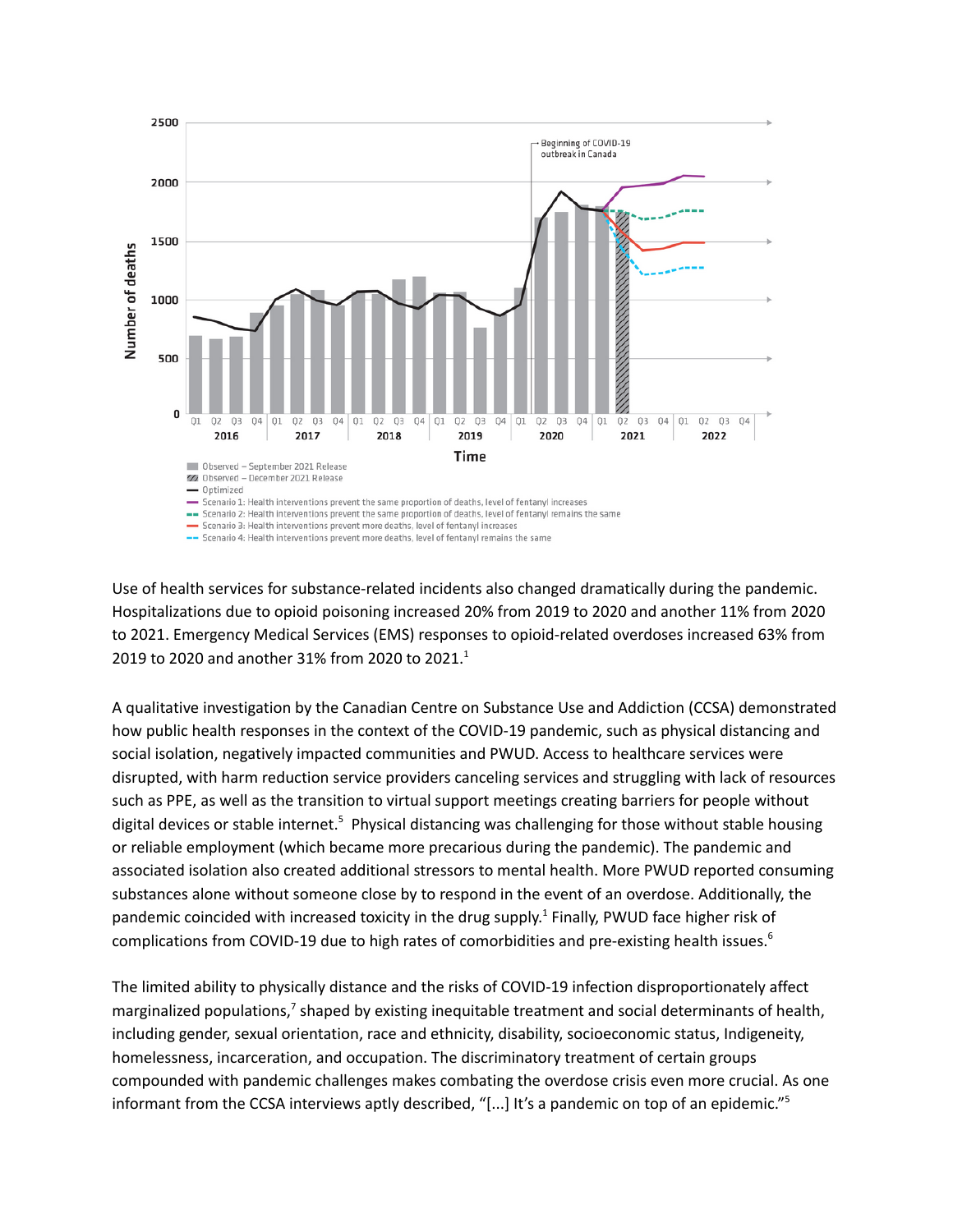### **Policies/Interventions**

It is important to note that there is no single intervention that will provide a "silver bullet" solution to the challenges associated with the overdose crisis in Canada. However, front-line workers and PWUDs have repeatedly emphasized harm reduction as a core principle in the approach to the overdose crisis.

A myriad of evidence-based harm reduction services has been implemented across the country.<sup>[8](https://www.zotero.org/google-docs/?NWG2Up)</sup> These strategies include the use of naloxone, which temporarily reverses the effects of overdose. Naloxone is available for free and does not require a prescription across any province.<sup>[9,10](https://www.zotero.org/google-docs/?5l7ktn)</sup> Other interventions include SCS, which provide safe spaces for individuals to consume substances, with medical personnel on site, and access to sterile needles and naloxone kits.<sup>[11](https://www.zotero.org/google-docs/?aCzySL)</sup> The federal Minister of Health exempts these sites from legal prosecution under section 56.1 of the Controlled Drugs and Substances Act. Additionally, community-led interventions have presented a viable alternative to government-run services. These include overdose prevention sites (OPS), which include similar harm reduction interventions as those found in SCS but are lower-threshold and are often run by peer workers.<sup>[11](https://www.zotero.org/google-docs/?xcfufX)</sup> OPS operate pursuant to provincial Ministerial Orders and/or temporary class exemptions from the federal Minister of Health. Compassionate distribution programs such as heroin compassion clubs propose a cooperative model that is member-driven and cost-effective.<sup>[12](https://www.zotero.org/google-docs/?0eEJWL)</sup> They are inspired by cannabis compassion clubs developed at the height of the AIDS epidemic during the era of marijuana prohibition.<sup>[13](https://www.zotero.org/google-docs/?x94Oe0)</sup> Treatment-based models such as OAT include provision of prescription opioids that are longer-lasting and can help mitigate the effects of withdrawal, thereby promoting recovery from substance dependence. Additionally, addiction treatment resources, development of new integrative care models, and training of first responders and healthcare providers can provide further supports in a recovery-oriented spectrum of care.<sup>[14](https://www.zotero.org/google-docs/?9XDAsV)</sup>

There is an increased demand for coupling standard harm reduction practices with systemic interventions that address the stigma and discrimination that creates barriers to access, such as addressing housing instability $^{14,15}$  $^{14,15}$  $^{14,15}$  and removing legislation that criminalizes PWUDs.<sup>[16](https://www.zotero.org/google-docs/?5FTSy0)</sup>

### **Stakeholder Perspectives**

Various stakeholders across Canada were consulted in informing the recommendations of this position paper, including physicians, government personnel, community organizations, and those with lived experience of substance use. There was a shared sentiment of frustration at the state of the current overdose crisis: "Being a drug user these days is a death sentence," said one individual, summarizing the sense of despair over the lives that have been and will continue to be lost over the course of this public health emergency if further action is not taken.

Stakeholders identified some common exacerbating factors of the overdose crisis, including the increasing toxicity of the drug supply, ongoing stigma towards PWUD, and the additional impact of the COVID-19 pandemic. They also pointed to socioeconomic factors, such as lack of accessible employment and precarious housing as fueling the crisis.

Although experiences vary across the provinces, stakeholders from coast to coast outlined similar suggestions about how Federal, Provincial, and Municipal governments should respond to the overdose crisis. In particular, stakeholders expressed concern about the lack of equitable access to OAT, SCS, treatment facilities, and other harm reduction and treatment services across the country.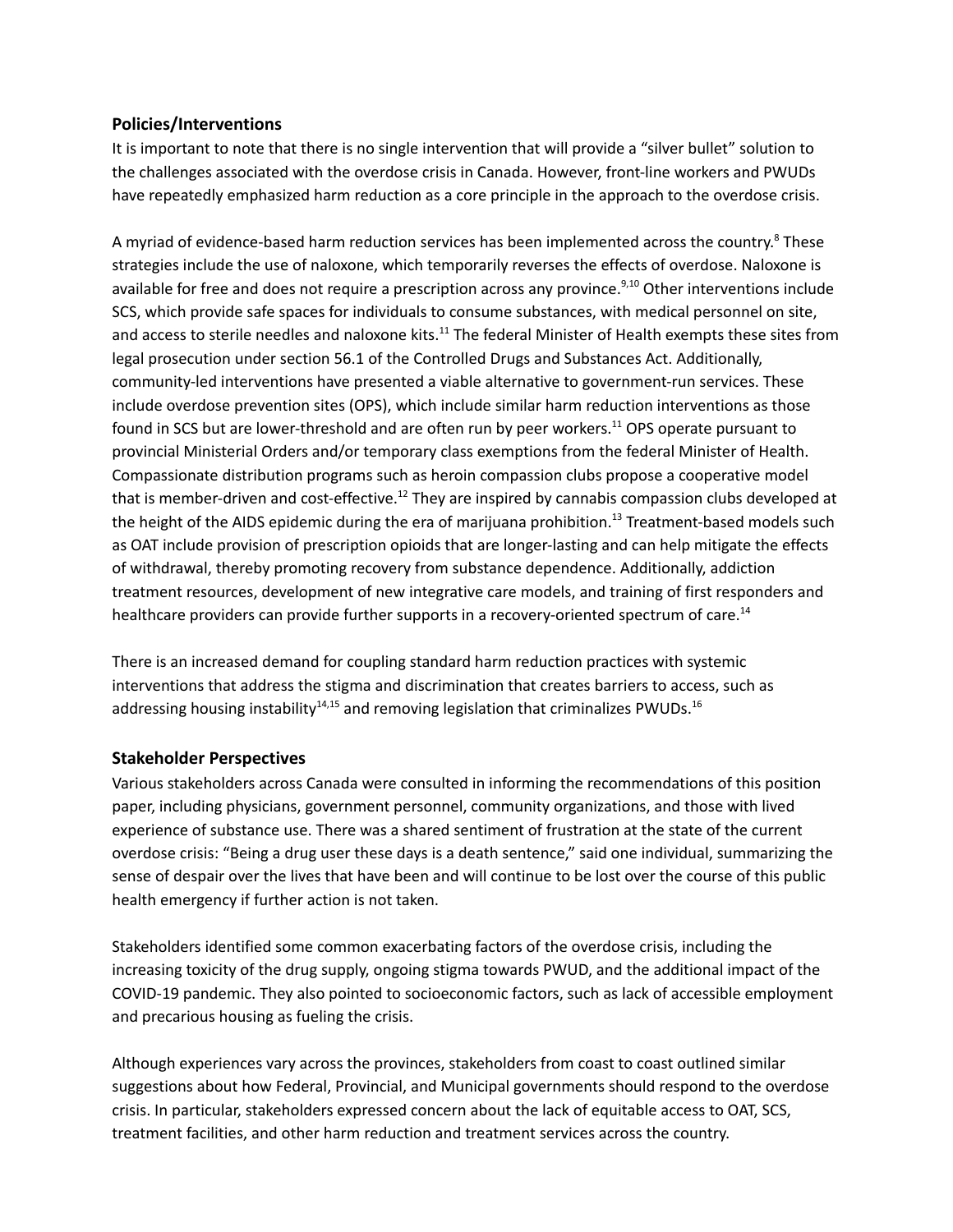Implementation of these evidence-based strategies has largely fallen to PWUD, as well as provincial and municipal levels of government, generating disparate regional responses to this crisis. These obstacles serve to perpetuate stigma surrounding drug use and contribute to death, particularly in regions where resources are limited by the political leadership's response to the crisis. To address this concern, stakeholders ultimately called on the federal government for a more coordinated approach to address the overdose crisis, including increased funding and improved accessibility to evidence-based care at the community level.

Stakeholders also identified safer supply and decriminalization as two critical strategies in mitigating stigma and future overdose deaths and acknowledged that coordinated federal action on the crisis at large is critical to scale-up these efforts.

### **Closing/Recommendations**

Tackling this public health emergency requires commitment from a wide variety of stakeholders and implementation of novel prevention and care practices. This report describes three such strategies, including decriminalization of simple possession of controlled substances, federal standardization, and safer supply.

## **KEY PRINCIPLES**

The CFMS endorses the following principles:

- 1) Harm reduction is a core component in addressing the overdose crisis.
- 2) The overdose crisis is a public health and discriminatory governance issue, not a criminal justice issue.
- 3) People with lived/living experience should have leadership roles and decision-making capacity in policy decisions that affect their community.
- 4) Safer supply is evidence-based.
- 5) Appropriate, evidence-based healthcare should be accessible to all, regardless of geographic location and regional political ideology.

## **RECOMMENDATIONS**

- 1. The Federal government should immediately implement national decriminalization of simple possession of all controlled substances. A federal decriminalization model should include:
	- a. A repeal of section 4 of the CDSA, which prohibits the simple possession of controlled substances; this repeal must not be replaced with administrative penalties or medical sanctions related to simple possession;
	- b. Ensure that PWUD have decision-making power and leadership roles in policy development related to decriminalization, including the ongoing evolution of if and how threshold quantities are determined;
	- c. Any threshold quantity should not be fixed in federal law but evidence-based and contextual based on local drug use patterns, recognizing that these may evolve over time. Police should have no role in determining threshold quantities.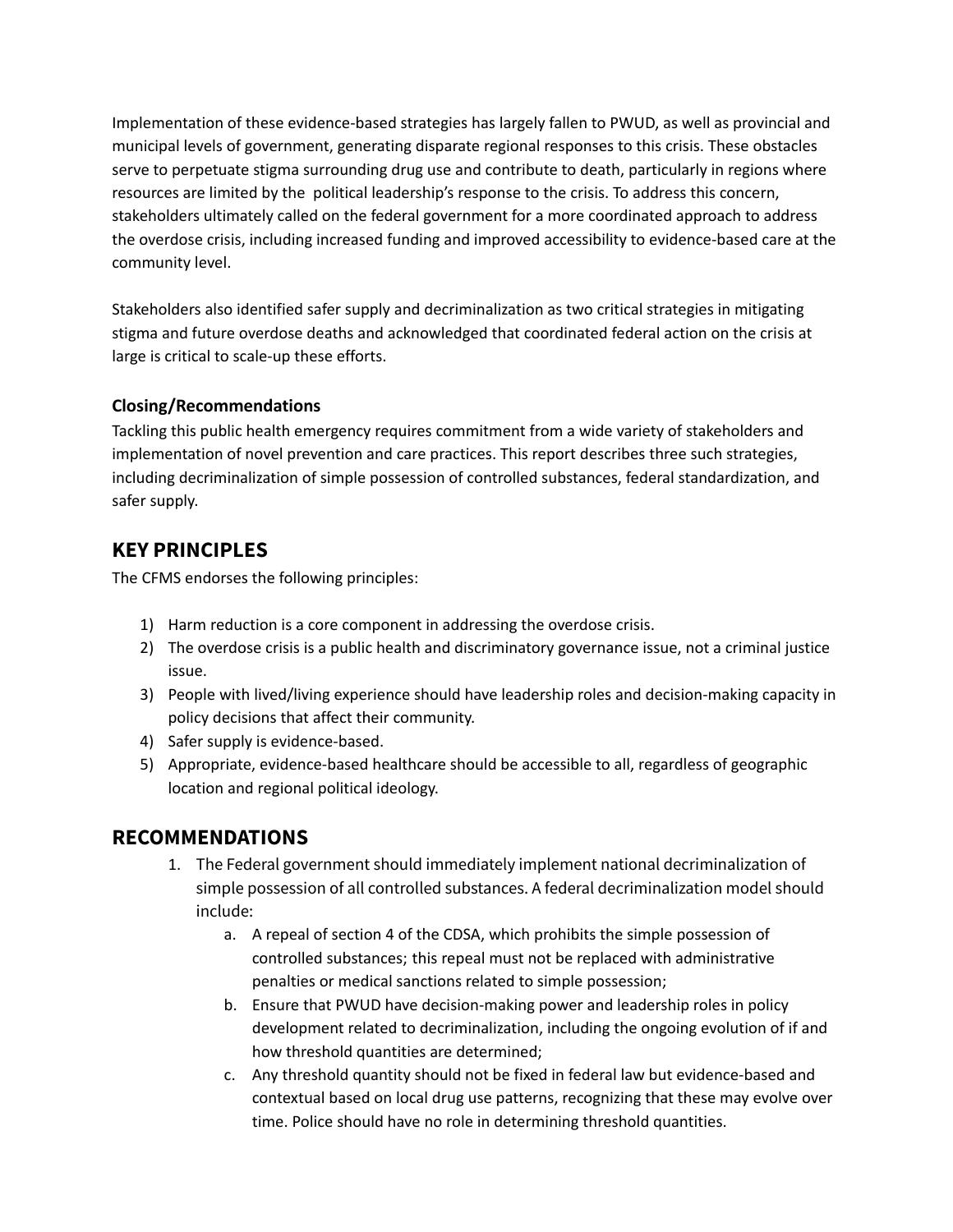- 2. The Federal government should implement a comprehensive, low-barrier safer supply framework, which should include but not be limited to:
	- a. Availability of and access to safe substances of known quality and quantity that match those sought by PWUD (or a close alternative) across all 10 provinces and 3 territories, with federally funded safer supply programs adopted by all currently active SCS and community addiction programs where applicable;
	- b. A de-medicalized service model that expands and diversifies the provision of safer supply with respect to dispensing sites, dispensing conditions (including carries) and operational hours. Expansion should be dictated by PWUD in order to allow for autonomy in drug administration and sustainable provision of take home doses;
	- c. Development of safer supply programs made with the engagement and collaboration of PWUD, with sufficiently comprehensive federally funded drug coverage to account for substance preferences as they vary by demographics and geographical area.
- 3. The Federal government should implement minimum standards to receive federal funding from the Mental Health Block Transfer:
	- a. Use the Liberals' proposed \$4.5 billion federal mental health block transfer to fund overdose surveillance, safer supply, and harm reduction interventions, ensuring minimum standards are met by each province/territory in order to receive the funding.
	- b. Overdose and substance-related harms and outcomes should be surveilled across every community so that resource allocation and intervention standards are proportional to population need, both inter- and intra-provincially.
	- c. Maintain harm reduction as a core principle in negotiations with provinces and in the activities of the Mental Health and Addictions Ministry.

## *Recommendation 1: National decriminalization of simple possession of all controlled substances*

**Concern 1:** Applications for decriminalization are currently submitted by region/jurisdiction, effectively premising drug policy and related health supports on lines of resources, capacity, and political will of non-federal levels of governments. Application-based decriminalization also perpetuates social and health inequities and disproportionately affects communities that are already at higher risk and have limited access to health services. **Concern 2:** Criminalization creates barriers to accessing and developing harm reduction services, reinforces stigma, discrimination, and incarceration of PWUD, and fuels a toxic unregulated drug market. These harms further disproportionately affect already marginalized communities.

**Concern 3:** PWUD are not meaningfully engaged in decision-making around decriminalization.

**Concern 4:** Deterrence-based decriminalization that maintains conditions and sanctions continue to stigmatize and make it difficult for PWUDs to seek meaningful support.

**Recommendation 1:** A repeal of section 4 of the CDSA, which prohibits the simple possession of controlled substances; this repeal must not be replaced with administrative penalties or medical sanctions related to simple possession

**Recommendation 2:** Ensure that PWUD have decision-making power and leadership roles in policy development related to decriminalization, including the ongoing evolution of if and how threshold quantities are determined **Recommendation 3:** Any threshold quantity should not be fixed in federal law but evidence-based and contextual based on local drug use patterns, recognizing that these may evolve over time. Police should have no role in determining threshold quantities.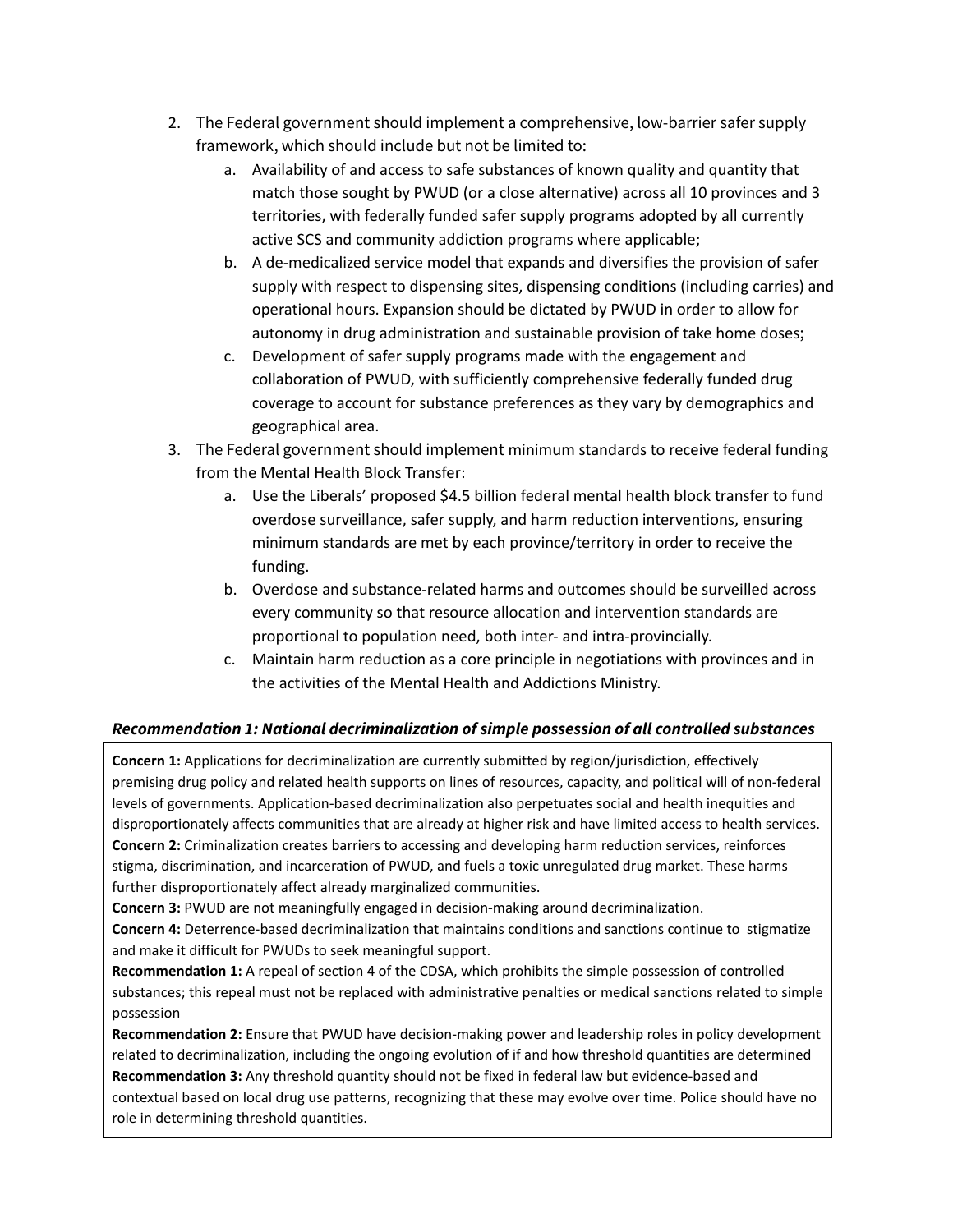#### Supporting Evidence & Rationale

Full decriminalization means that all criminalizing legislation, penalization, and sanctioning related to possession of all controlled substances must be removed, given that fentanyl and other powerful opioids have been found in samples of depressants and stimulants alike. [17](https://www.zotero.org/google-docs/?vD29Jt) While decriminalization engages criminal provisions under the *Controlled Drugs and Substances Act*, it has been repeatedly asserted by politicians, medical experts, and academics that substance use and addiction are public health issues rather than criminal justice issues.<sup>[18](https://www.zotero.org/google-docs/?5F1DXf)</sup> Canada's healthcare system centers around the principles of universality and accessibility<sup>[19](https://www.zotero.org/google-docs/?HgtS8k)</sup> and a national decriminalization strategy will ensure that all people have equal access to a full spectrum of appropriate supports without stigmatization, including harm reduction, treatment, and recovery programs. The overdose response in Canada must be evidence-based, and recommendations for a national strategy should include intentional mechanisms for implementation and accountability, regardless of jurisdiction or region.

Discrimination and stigma have been perpetuated by a history of prohibition in Canada, and the *Charter* and human rights of PWUD have often been undermined, especially when acknowledging the historical, intergenerational, and persistent harms faced by those groups disproportionately impacted, including, but not limited to, underhoused populations and racialized communities.<sup>[20](https://www.zotero.org/google-docs/?6O1Dx6)</sup> A public health approach provides a framework for responding to the overdose crisis while considering the complex factors that lead to substance use, addiction, and ongoing stigmatization. A wide range of behavioural, socioeconomic, and cultural factors are important determinants of prevention, treatment, and recovery. To address the harms faced disproportionately by marginalized and traditionally underserved populations, a guiding principle of national decriminalization must include protecting the rights and freedoms of all PWUD, and ensuring that those directly impacted are empowered with decision-making capacity at every step of the process.<sup>[21](https://www.zotero.org/google-docs/?s3xTIh)</sup>

The role and enforcement of threshold quantities as part of a full decriminalization strategy should be carefully assessed. PWUD should remain at the forefront of the movement towards decriminalization, as the implementation of legal threshold quantities has been highlighted by peer advocacy groups and other experts as a potentially dangerous limitation of current decriminalization efforts in Canada and internationally.<sup>[22,23](https://www.zotero.org/google-docs/?xlm1bh)</sup> Current models of decriminalization that fail to address these concerns about too-low threshold quantities reflects how peer advocates are often tokenized in the decision-making process, resulting in policies that leave the most marginalized PWUD vulnerable to harm.

Imposing too-low threshold quantities empowers law enforcement to make decisions that continue to criminalize PWUD facing additional barriers such as limited access to suppliers and limited mobility, as well as leaving PWUD vulnerable to the systemic racism and discrimination inherent to interactions with law enforcement. In addition to perpetuating stigma, the threat of police engagement will continue to deter marginalized PWUD from safely accessing health and harm reduction services, which is in conflict with the intended outcomes of a decriminalization strategy.<sup>[23](https://www.zotero.org/google-docs/?ATUlyI)</sup> An effective and equitable decriminalization strategy will not rely on arbitrary police discretion to enforce these design features. Rather, PWUD should be consulted in quantity determination to ensure that threshold quantities are appropriately high to mitigate the risk of harassment and/or criminalization of PWUD for simple possession, and it should be recognized that appropriate threshold quantities may vary based on local drug use patterns as well as evolve over time (e.g., may be increased during a pandemic to mitigate risk from exposures)<sup>[22](https://www.zotero.org/google-docs/?Nv4UEs)</sup>. Furthermore, it should be recognized that this is an ongoing process that requires engagement with PWUD in each community where threshold quantities are imposed, and PWUD should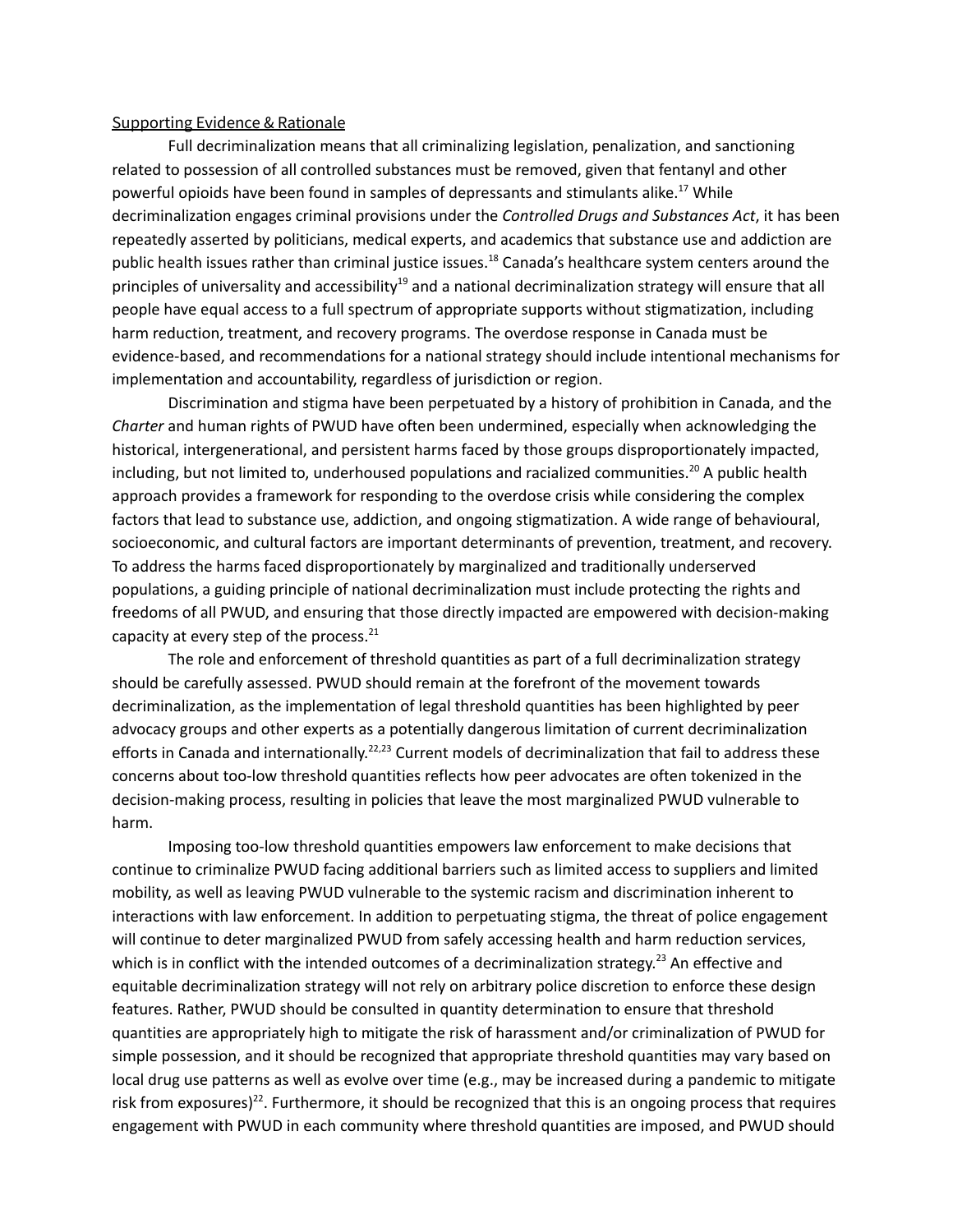be engaged in legal decision-making surrounding enforcement of these policies to ensure that vulnerable members of the community are not being targeted or placed at risk.

There is no place for criminal justice in a public health crisis. In decriminalizing simple possession, we also underscore the fact that law enforcement should not be at the forefront of the overdose crisis and should not be the gatekeepers of healthcare services. This latter point must be considered if and when contemplating a mechanism for providing PWUD with referrals of any kind (i.e. to healthcare services, harm reduction supports, iOAT, etc).

The importance of full, and not partial decriminalization, must be emphasized. In 2001, Portugal removed criminal sanctions related to simple possession of drugs for personal use. While the country saw significant declines in HIV incidence, morbidity, and mortality, drug users did not see practical benefits to this legislation, as the criminal model transitioned to a semi-compulsory, medicalized model that maintained the practice of drug confiscations and diverted users to dissuasion committees, which resulted in fines and/or other administrative penalties. This continues to disproportionately affect poor and racialized communities.<sup>[24](https://www.zotero.org/google-docs/?et4T2y)</sup> Decriminalization cannot be attached to administrative penalties or involuntary healthcare interventions. Punitive measures and mandatory rehabilitation continue to fuel stigma by forcing interventions and removing autonomy. Transitioning from an oppressive criminal justice approach towards a similarly oppressive health-based system will continue to create barriers to access, fuel stigma, encourage harassment, and continue to financially burden society.<sup>[24](https://www.zotero.org/google-docs/?HXKrmx)</sup> We cannot expect meaningful trust or engagement of healthcare services if the principle of individual patient autonomy is not respected in the process.

- d. Availability of and access to safe substances of known quality and quantity that match those sought by PWUD (or a close alternative) across all 10 provinces and 3 territories, with federally funded safer supply programs adopted by all currently active SCS and community addiction programs where applicable;
- e. A demedicalized service model that expands and diversifies the provision of safer supply with respect to dispensing sites, dispensing conditions (including carries) and operational hours. Expansion should be dictated by PWUD in order to allow for autonomy in drug administration and sustainable provision of take home doses;
- f. Development of safer supply programs made with the engagement and collaboration of PWUD, with sufficiently comprehensive federally funded drug coverage to account for substance preferences as they vary by demographics and geographical area.

#### *Recommendation 2: A Comprehensive, Low-Barrier Safer Supply Framework*

**Concern 1:** Rising contamination and instability of the unregulated drug supply, compounded by COVID-related disruptions to supply chains, is complicating the overdose crisis. **Concern 2:** Only a small subset of the at-risk population is able to access existing safer supply supports, with

significant disparity in regional and interprovincial availability. **Concern 3:** Safer supply is available primarily in medicalized environments, with multiple daily visits and the

potential for re-traumatizing a medically-vulnerable population, which creates barriers for many PWUD. **Recommendation 1:** Availability of and access to safe substances of known quality and quantity that match those sought by PWUD (or a close alternative) across all 10 provinces and 3 territories, with federally funded safer supply programs adopted by all currently active SCS and community addiction programs where applicable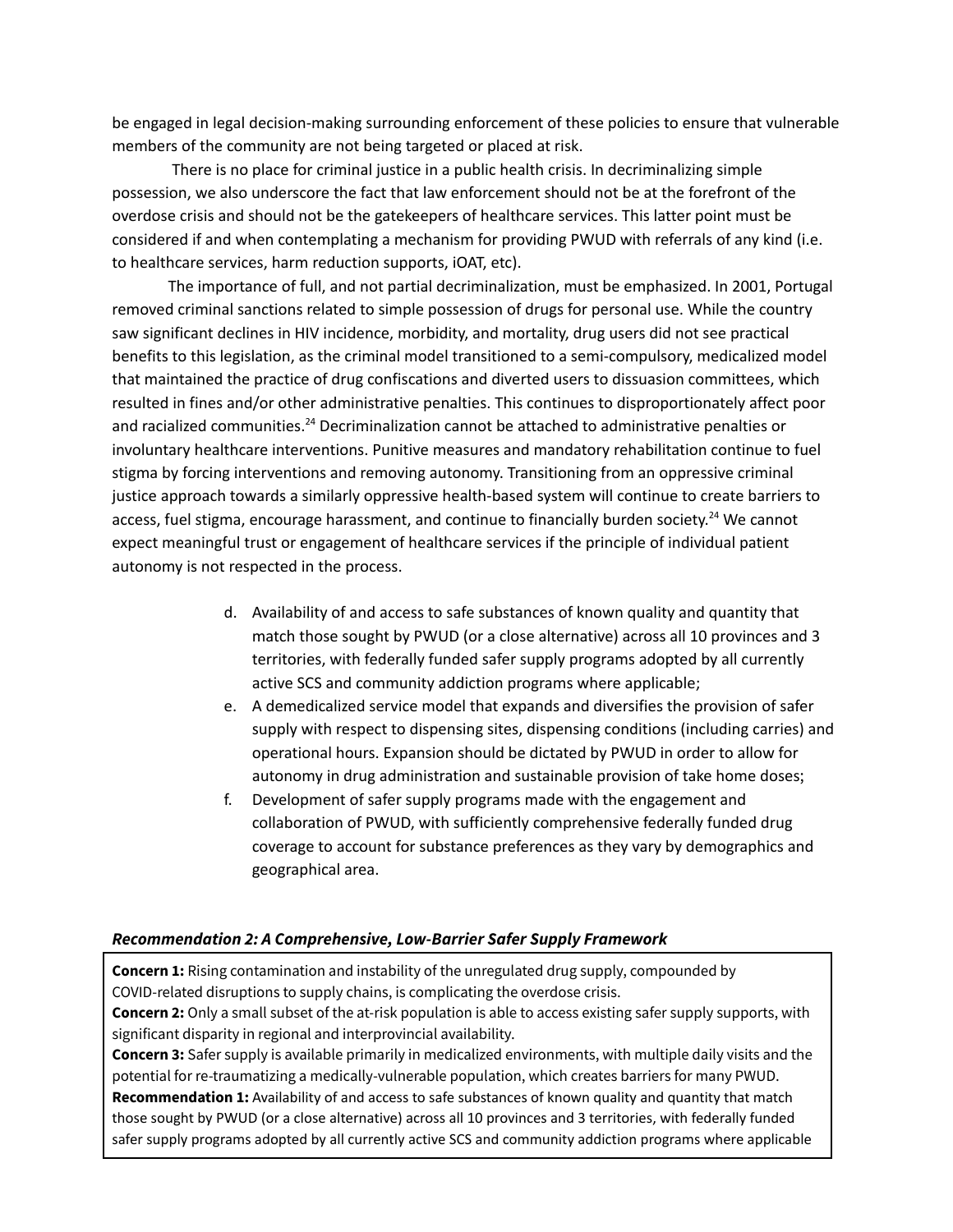**Recommendation 2:** A de-medicalized service model that expands and diversifies the provision of safer supply with respect to dispensing sites, dispensing conditions (including carries) and operational hours. Expansion should be dictated by PWUD in order to allow for autonomy in drug administration and sustainable provision of take home doses

**Recommendation 3:** Development of safer supply programs made with the engagement and collaboration of PWUD, with sufficiently comprehensive federally funded drug coverage to account for substance preferences as they vary by demographics and geographical area.

#### Supporting Evidence and Rationale:

The current and broadly accepted application of regulated alternatives to illicit substances is largely limited to OAT, a treatment-based approach used to manage opioid use disorder, often with the end-goal of abstinence.<sup>[25,26](https://www.zotero.org/google-docs/?zH5UAN)</sup> While helpful for some individuals, the treatment-centered approach can prove prohibitive to some PWUD, reflected in treatment attrition, low medication adherence, and concurrent use of unregulated substances alongside OAT. [27](https://www.zotero.org/google-docs/?cDxw9W) Safer supply, by contrast, is a harm reduction approach, intended to provide PWUD the desired effects of recreational drug use within a regulated framework, thereby avoiding the significant morbidity and mortality burden associated with consumption of unregulated illicit substances.<sup>[26,28](https://www.zotero.org/google-docs/?BcbGmv)</sup> It is critical to acknowledge that not all PWUDs are amenable to or suitable for conventional treatment, and that we must incorporate harm reduction-based safer supply as a necessary alternative or adjunct to treatment-based OAT to effectively address the overdose epidemic.<sup>[29](https://www.zotero.org/google-docs/?L7uCVP)</sup> We believe it is necessary to regard addiction not as a personal or moral failing, but rather as a health issue demanding comprehensive management.

With illicitly-manufactured fentanyl driving a significant and rapidly rising number of opioid-related deaths in Canada, [1,28,30](https://www.zotero.org/google-docs/?Up9Civ) there is an increasing body of evidence supporting the use of safer supply as a fundamental component of our public health management strategy. A four-year safer supply program in Ontario revealed a 90% retention rate and zero fatal overdoses among participants<sup>[25](https://www.zotero.org/google-docs/?MYHjwS)</sup> - a remarkable success amidst rising overdose deaths and the substantially lower success rate of OAT alone. $^{27}$  $^{27}$  $^{27}$  A recent project in Vancouver suggested that a hydromorphone tablet distribution program reduced overdose risk while also achieving a secondary benefit of addressing social inequities stemming from illicit drug use such as sleep and nutrition, as self-reported by program participants.<sup>[31](https://www.zotero.org/google-docs/?pd7G6a)</sup> Similarly, a study assessing prescribed heroin as an adjunct to OAT revealed decreased incarceration rates, improved treatment retention, and possible reduction in mortality.<sup>[32](https://www.zotero.org/google-docs/?QFClaL)</sup> There remain, however, significant barriers to accessing safer supply, including geographical barriers, with only 29 federally funded sites in 5 provinces;<sup>[33,34](https://www.zotero.org/google-docs/?gCQv7I)</sup> eligibility, with access limited strictly to those with the highest acuity and excluding the majority of those at risk of fatal overdose; [34,35](https://www.zotero.org/google-docs/?GvizFP) and access, as PWUD are currently limited to a medical prescriber model and restricted to limited doses and formulations. [26,34,36–38](https://www.zotero.org/google-docs/?OlbL4K)

We believe that we are at a critical juncture in the overdose crisis. Overdose deaths are rising at an unacceptable rate, exacerbated by the COVID-19 pandemic, causing prolonged social service disruptions, widening social inequities, and disturbances to the already unstable illicit drug supply chain. [39,40](https://www.zotero.org/google-docs/?zgqtWP) Safer supply interventions, while currently supported by the federal government, are largely inaccessible to the majority of the at-risk population, with significant intra- and inter-provincial disparities. We call for urgent expansion of safer supply programs as well as reduction of barriers to accessing safer supply. This includes, but is not limited to the allocation of political resources and funding to develop infrastructure that is available in all 10 provinces and 3 territories, and that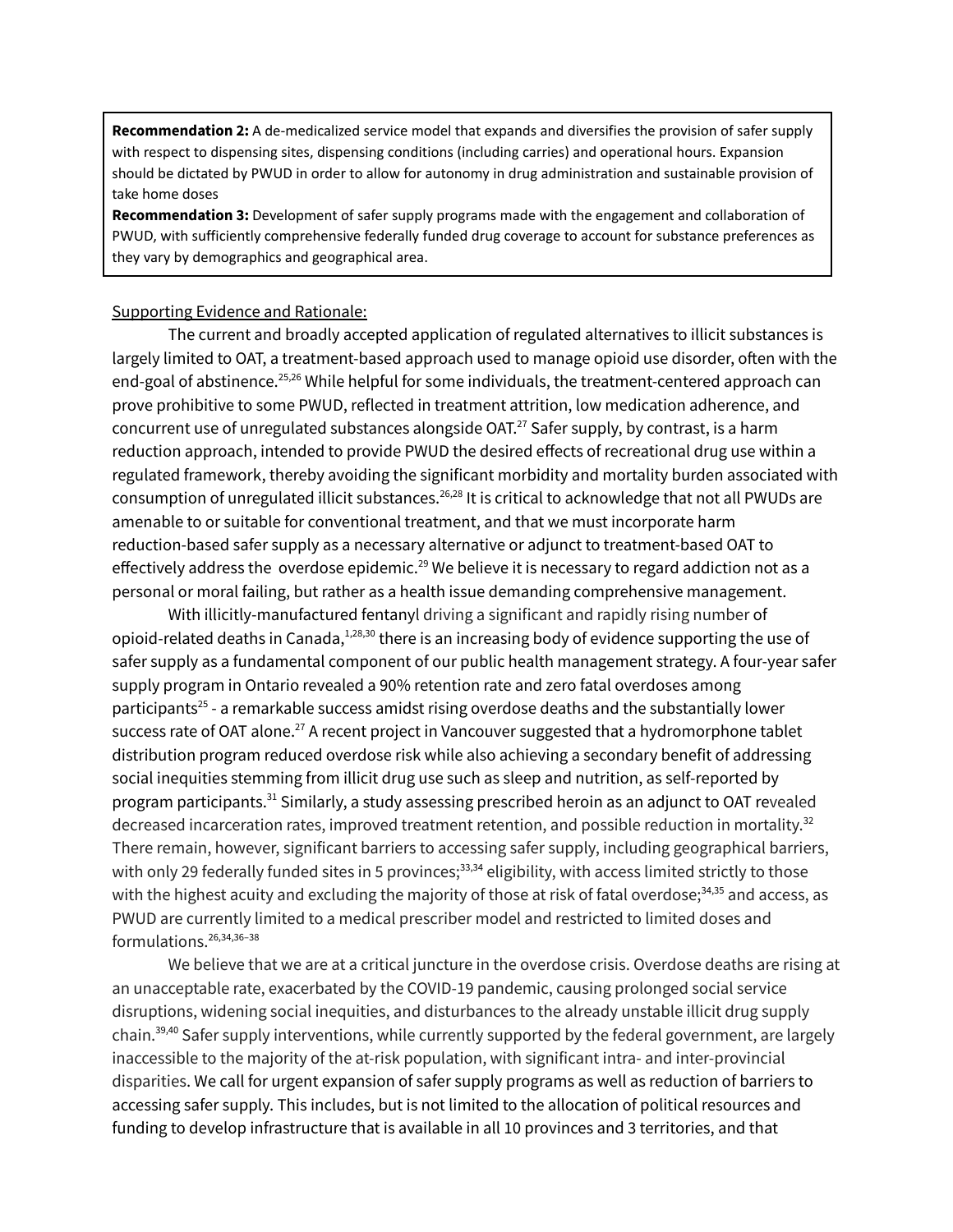leverages currently available harm reduction programs; federally funded drug coverage for supply of safe substances; protocolized provision guidelines for all healthcare providers including physicians, pharmacists, and nurse practitioners (See Appendix A); engagement with PWUD to ensure comprehensive substance and dosing coverage across all ages, geographic areas, and ethnic identities; and de-medicalization with access independent of repeat visits to a provider and supported by programs such as take home doses and anonymous secure lockbox programs.

### *Recommendation 3: Implement minimum standards to receive federal funding from the Mental Health Block Transfer*

**Concern 1:** The resources allocated to preventing overdoses and substance-related harms is fragmented and inconsistent across provinces and territories in Canada, meaning individuals in some locations cannot access the resources they would otherwise be able to in other jurisdictions.

**Recommendation 1:** Use the Liberals' proposed \$4.5 billion federal mental health block transfer to fund overdose surveillance, safer supply, and harm reduction interventions, ensuring minimum standards are met by each province/territory in order to receive the funding.

**Recommendation 2:** Overdose and substance-related harms and outcomes should be surveilled across every community so that resource allocation and intervention standards are proportional to population need, both inter- and intra-provincially.

**Recommendation 3:** Maintain harm reduction as a core principle in negotiations with provinces and in the activities of the Mental Health and Addictions Ministry.

#### Supporting Evidence & Rationale

Canada's current response to the overdose crisis continues to be inequitable and insufficient to address the urgency of the public health emergency. Although the burden of substance use is high in Canada compared to other areas of healthcare, there is disproportionately less funding available to provide services for PWUD. In addition, the response to the overdose crisis is inconsistent across provinces. Harm reduction services are often more concentrated in urban areas and access is left to jurisdictional discretion, which can change depending on the political will of the region. Instead of being viewed as a public health emergency, the overdose crisis is continually politicized, criminalized, and ideologized, meaning that PWUD will not have access to resources otherwise available to them if they lived in another area of Canada. This level of fragmentation would not be acceptable in any other area of healthcare today. Therefore, the optimal solution would be to ensure that adequate funding is allocated specifically to address the overdose crisis, and that standardized criteria must be met to receive this funding.

The Liberal Party's proposed 5-year \$4.5 billion federal mental health block transfer has the potential to satisfy both of these concerns.<sup>[41,42](https://www.zotero.org/google-docs/?BdDqtE)</sup> This transfer is unique in that it would ensure that funds are used toward mental health specifically, while traditionally the federal government has transferred funds to provinces through the Canada Health Transfer (CHT), which would be used for healthcare in general, as decided by each province and territory.<sup>[43](https://www.zotero.org/google-docs/?3jupaV)</sup> This idea was conceived in the context of the COVID-19 pandemic, a time where the increased need for mental health supports was painfully evident, and having this dedicated funding would ensure prioritization of mental health.<sup>[42](https://www.zotero.org/google-docs/?Zj7nAS)</sup>

We recommend that proportionate resources from this transfer be allocated to the establishment and ongoing provision of services aimed at preventing overdoses and reducing morbidity among PWUD. We also recommend that certain minimum criteria be outlined by the Federal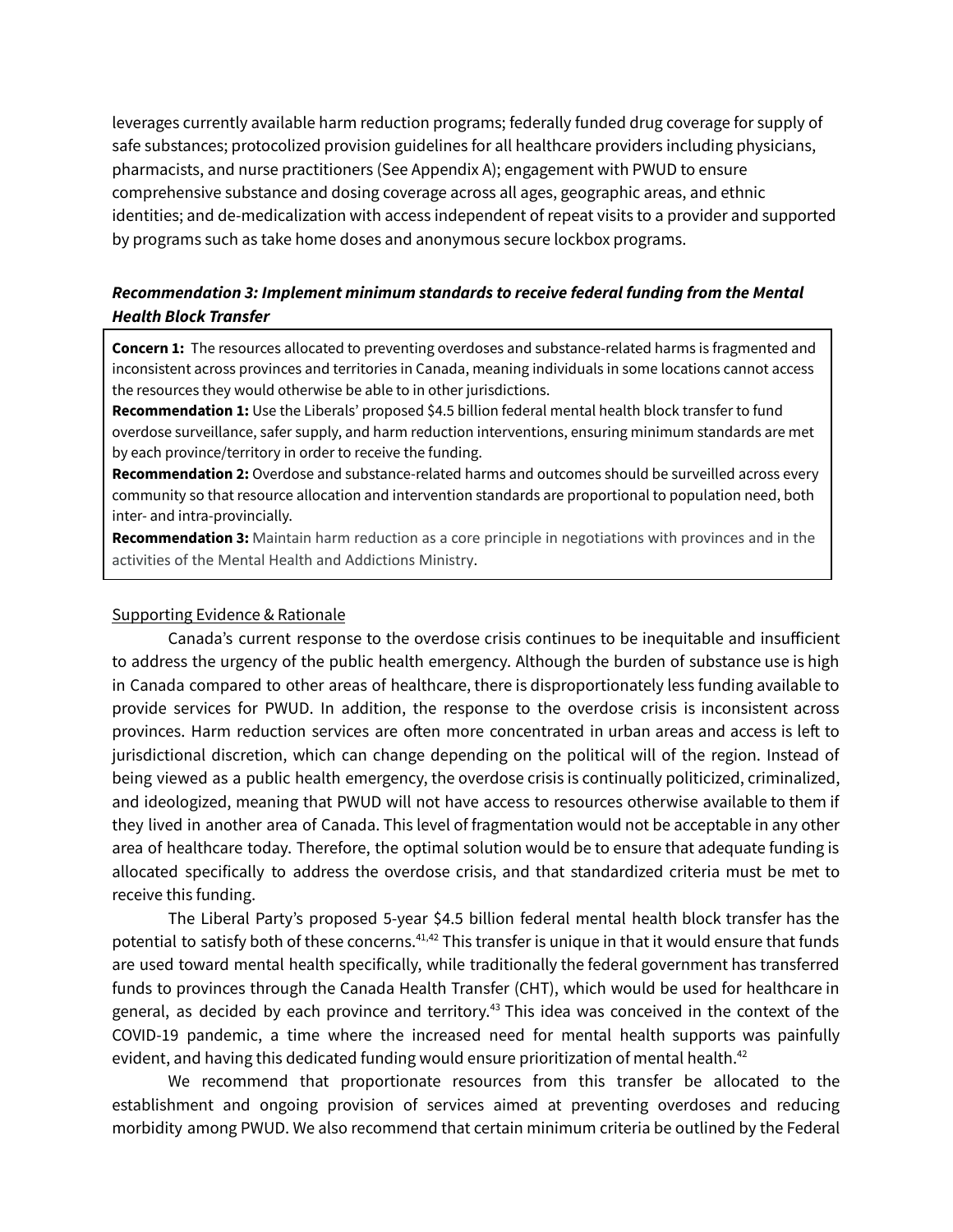government, based on the burden of disease of each region, that must be met by each province/territory in order for this funding to be received. There is precedence for this form of oversight in the Affordable Child Care for All Plan to increase standardization across provinces and territories. This approach can ensure adequate affordability, accessibility, and quality of childcare that each province must meet to receive funds.<sup>[44](https://www.zotero.org/google-docs/?KT1Vbi)</sup>

The minimum criteria for this mental health block transfer should include federal standards to address the overdose crisis in each province/territory, as well as each community's specific needs within each province. For instance, funds should be used to create accurate surveillance systems for overdose tracking and reporting, as well as for research into the following: the epidemiology of substance use disorders, the treatment of PWUD by the justice system, and the availability of harm reduction services, in both urban and rural communities.

Based on the data collected from this surveillance and research, funds should then be properly allocated to increase access to substance use and harm reduction services where they are needed most. Evidence-based interventions that have been associated with lower rates of overdose and other substance-related harms include: SCS, drug checking sites, naloxone kit distribution, clean needle distribution, and OAT.<sup>[45](https://www.zotero.org/google-docs/?kzUXGX)</sup> It is imperative that all of these services are made available and have low-barriers to access in each province and territory, especially in localities where the burden of overdose is shown to be higher, while also targeting populations that are overrepresented in substance use morbidity and mortality, such as Indigenous groups. [46](https://www.zotero.org/google-docs/?35TNca) Additionally, low-barrier services and basic anti-stigma standards should be implemented across the country as an essential component of minimum standards necessary to access the mental health block transfer funds. Prioritization of marginalized communities that historically and presently experience discrimination and medical violence in the context of health services is important to ensure equitable services, access, and health outcomes.

There are some barriers to this federal standardization approach. Some politicians, such as BC Minister of Health Adrian Dix, have voiced the belief that a mental health block transfer is unnecessary, and that they would continue to fund mental health through the Canada Health Transfer.<sup>[42](https://www.zotero.org/google-docs/?Baeozv)</sup> Furthermore, provinces may prefer not to have standards set by the federal government on how to spend funds so they can cater to their own jurisdictions. $^{42}$  $^{42}$  $^{42}$  Regardless of these varying opinions, setting minimum services standards for the mental health block transfer would ensure that more equitable standards of care for PWUD could be implemented across Canada, allowing for transparency and accountability from each province and territory. In addition, having dedicated mental health funding ensures mental health is prioritized. This is especially important considering Canada spends 7% of health expenditures on mental health — disproportionately less than other OECD countries.<sup>[42](https://www.zotero.org/google-docs/?IHP5s9)</sup> Lastly, setting minimum federal standards is not in conflict either with provincial health jurisdiction or with the unique needs of individual provinces. By having the federal government require funds to be used for the creation of surveillance systems for overdoses and conducting a proper needs assessment in different communities, each province will be better equipped with the information necessary to tailor allocation of funds to effective regionally specific interventions to the overdose crisis.

Overall, we believe this mental health block transfer has the potential to bring a unified, consistent response to the overdose crisis that is affecting people in Canada in all provinces and territories, so that all PWUDs, regardless of where they live, will have access to life-saving resources and services.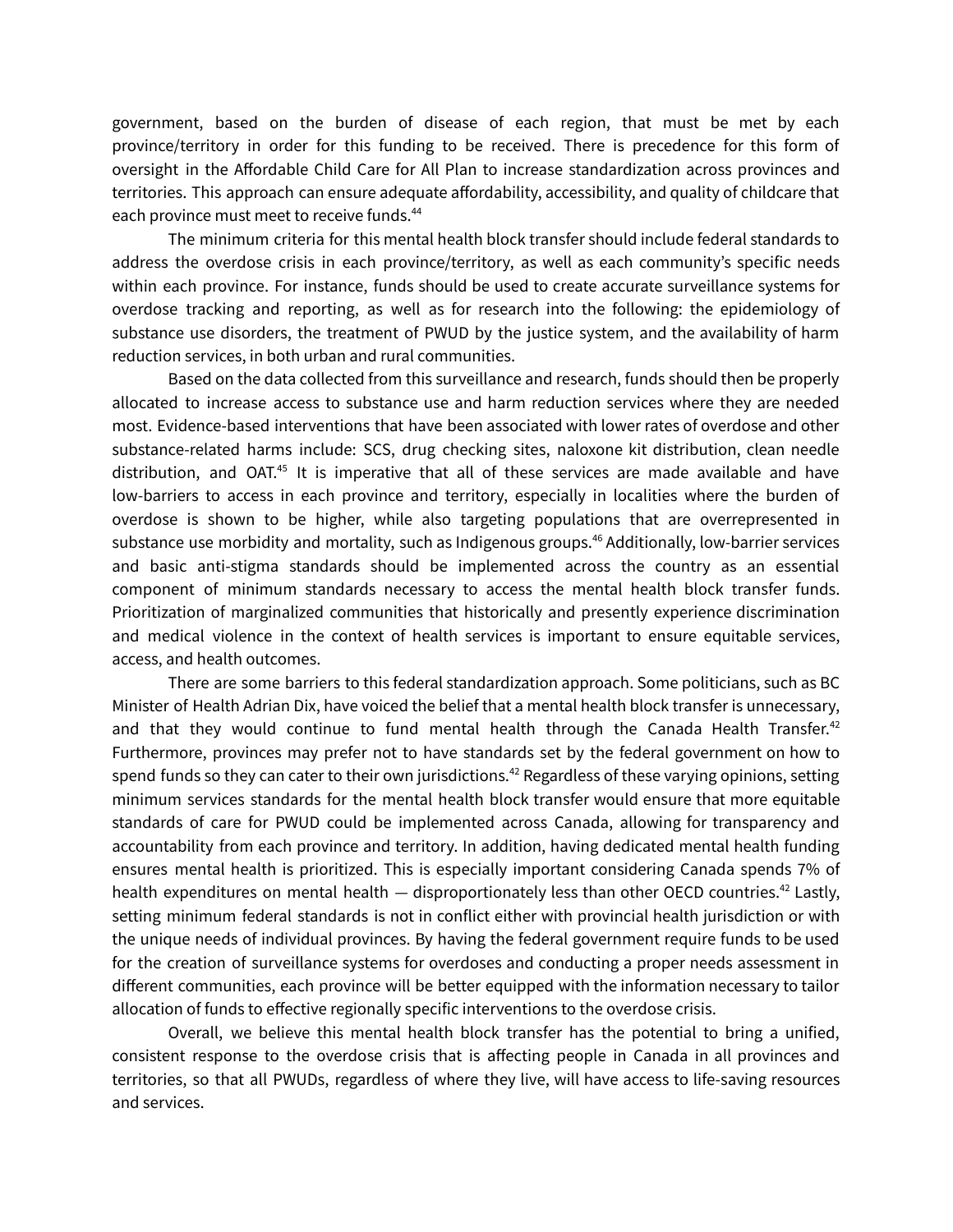## **Relation to Previous CFMS Papers**

This paper modifies the stance outlined in the CFMS Position Paper: Criminal Justice Reform Related to Substance Use in unequivocally stating that criminal justice has no role to play in the overdose crisis, and full decriminalization must be implemented. We also emphasize the importance of a full, not partial, decriminalization model. We underline the importance of ensuring people with lived and living experience have leadership roles in decision-making around the terms of decriminalization.

This paper modifies the stance outlined in the CFMS Position Paper: Responding to Canada's Opioid Crisis in placing the burden of this crisis on inadequate public policy response, criminalization of a public health issue, and a patchwork response to this crisis across the country. We build on their stance to increase harm reduction services by proposing a unified, national response to the crisis rather than the current patchwork approach that allows provincial and municipal leadership to make decisions based on political ideology.

# **ADVOCACY PLAN & FOLLOW-UP STRATEGY**

## *Immediate Follow-Up Plan*

- Develop a communication plan with press releases/statements and media interviews as appropriate.
- A copy of the position paper to be emailed to the following:
	- Minister of Justice and Attorney General of Canada
		- With particular emphasis on the recommendation for removal of criminal sanctions for all controlled substances that meet criteria for simple possession
	- Minister of Health and Mental Health and Addictions, Chief Public Health Officer of Canada, Public Health Agency of Canada, Canadian Drugs and Substances Strategy, Institute of Neurosciences, Mental Health and Addiction
		- With particular emphasis on the recommendations for a comprehensive safer supply framework and utilizing the mental health block transfer to create a national standardized strategy to combatting the overdose crisis
	- $\circ$  Request a meeting with the above recipients to discuss the paper and next steps. Response should be requested within 2 months.
- Collaborate with medical regulatory bodies, including
	- **Canadian Medical Association**
	- Royal College of Physicians and Surgeons of Canada
	- National Association of Pharmacy Regulatory Authorities
	- The Canadian Council for Practical Nurse Regulators
	- **Canadian Nurses Association**
	- In doing so, we will partner alongside these regulatory bodies, asking for support and collaboration in our communication with government bodies
		- This could include issuing a statement acknowledging the importance of the issue and motivation behind our work, which may in turn encourage the federal government to respond to our follow ups

## *Long-Term Implementation Strategy*

1 year goal & action plan:

● Continued collaboration with medical regulatory bodies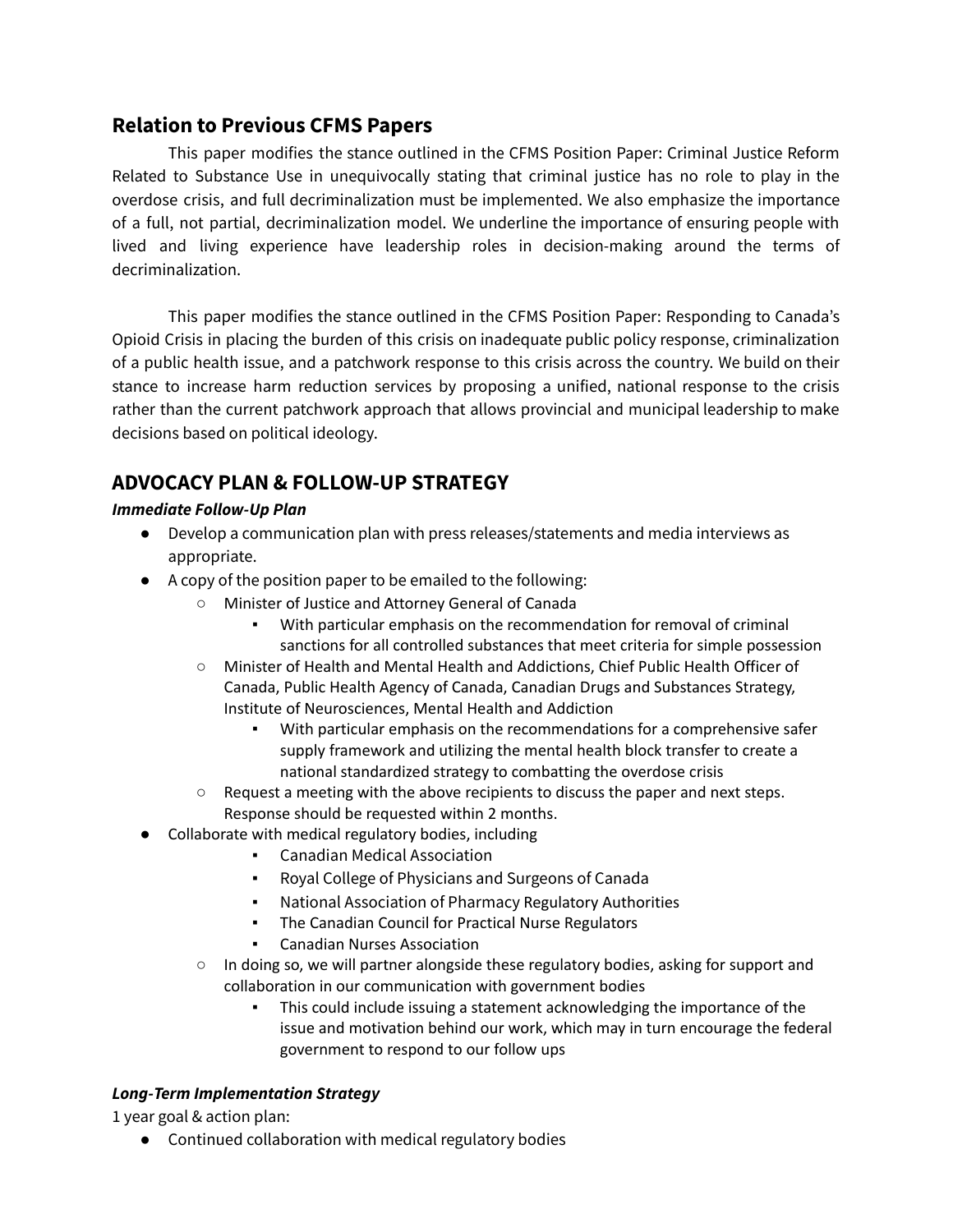● A response will have been elicited from the above stakeholders

2-5 year goal & action plan:

● Continued tracking on the status of decriminalization, a comprehensive safer supply framework, and setting minimum standards across each province's response to the overdose crisis. Additional pressure on government stakeholders will be applied as needed.

## **CONCLUSION**

The overdose crisis has accelerated in recent years, driven by inadequate public policy responses, the criminalization of drug use, inaccessible interventions, and a fragmented approach to solutions across the country. This public health crisis, which claimed 3,515 lives in Canada in the first six months of 202[1](https://www.zotero.org/google-docs/?nh7IHO), $^1$  can be addressed through sensible and humane policies that are outlined in this paper. The overdose crisis does not exist in isolation; as evidenced by the drastic increase in overdose deaths and EMS service use since 2020, the overdose crisis has been exacerbated by the COVID-19 pandemic. Eclipsed by the pandemic, the overdose crisis has been largely ignored in recent months, despite its increasing and alarming severity. The COVID-19 pandemic has impeded the ability of PWUD to access healthcare services and has aggravated existing inequities in our society. Given the ways in which these two health crises have interacted, as well as increasing drug toxicity and overdose-related deaths, it is imperative that we urgently decisively act to address the overdose on a national level.

The current approach to drug policy in Canada, which is characterized by the criminalization of drug use and the exclusion of PWUD from decision-making processes, has introduced barriers to accessing care, perpetuated stigma, and fueled an unregulated and unsafe drug supply. This paper recommends a complete national decriminalization strategy, which removes criminal sanctions, centers on the experiences and expertise of PWUD, and rejects the implementation of a medicalized model that would subject PWUD to dissuasion tactics. This paper also recommends the introduction of a low-barrier safer supply framework. Although safer supply programs currently exist, a small minority of PWUD have access to them, and current services are heavily medicalized. The provision of safer supply in every Canadian province, using a low-barrier model that is created with PWUD, would remove many of the barriers that currently deter the use of existing safer supply services. Finally, this paper contends that a core principle of a national response to the overdose crisis must be the implementation of federal minimum standards. A departure from the current fragmented approach to the overdose crisis, by implementing a mental health block transfer, would ensure that all provinces sufficiently fund harm reduction and safer supply interventions. This crisis transcends provincial boundaries, and therefore warrants a comprehensive and unified national response.

In order to meaningfully respond to the accelerating overdose crisis, we must mobilize a national response that is evidence-based, accessible, universal, and led by PWUD. The three recommendations outlined in this paper are important steps that can be taken to address this crisis that will meaningfully mitigate the overdose mortality.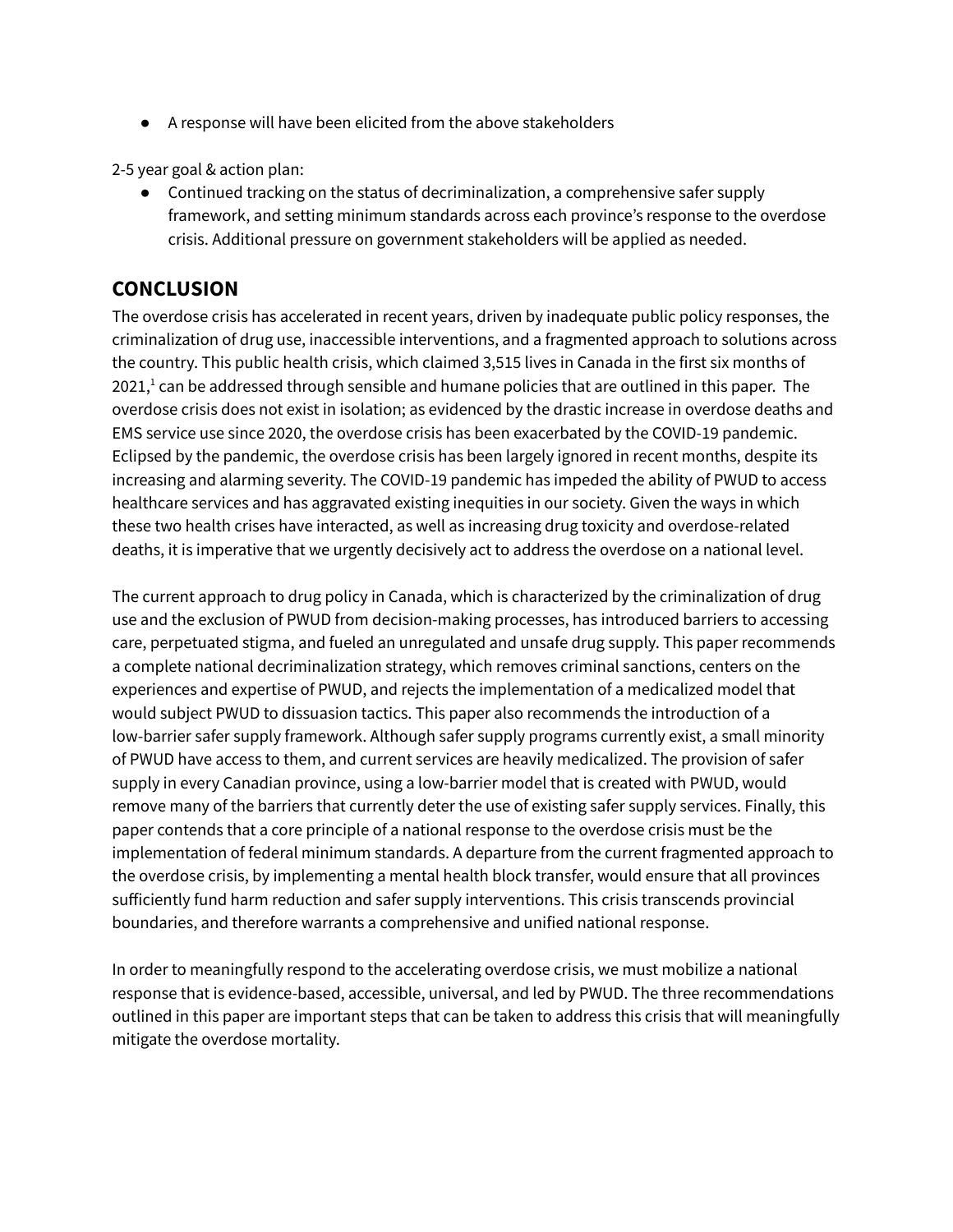# **ACKNOWLEDGEMENTS**

We would like to acknowledge the following individuals and/or organizations for their support in the preparation of this document:

- Amber Fritz | Reseau Access Network (Sudbury, Ontario), Harm Reduction Educator & Case Manager
- Anna Gabriela Doebeli | Downtown Eastside SRO Collaborative Society
- Bryan James Jacobs | Downtown Eastside SRO Collaborative Society
- Caitlin Shane | Pivot Legal Society, Staff Lawyer
- Christina Kiriluk | CACTUS Montreal, Chargée de projet Analyses de substances
- Dr. Anees Bahji | University of Calgary and International Collaborative Addiction Medicine Research Fellow at British Columbia Centre on Substance Use
- Dr. Elaine Hyshka | University of Alberta's School of Public Health, Assistant Professor and Canada Research Chair in Health Systems Innovation
- Dr. Julie Samson | Family Physician (Timmins, Ontario)
- Dr. Louisa Marion-Bellemare | Family Physician (Timmins, Ontario)
- Dr. Tara Gomes | Ontario Drug Policy Research Network (ODPRN), Epidemiologist
- Dr. Vanessa Pasztor | Hertzl Clinic, Centres d'hébergement et de soins de longue durée (CHSLD)
- Liz Singh | À Deux Mains/Head & Hands, street work coordinator
- Lori Sigurdson | MLA for Edmonton-Riverview, NDP Critic for Seniors and Housing
- Paula Martin | Direction 180 (Halifax), Program Manager
- Sandra Ka Hon Chu | HIV Legal Network, Co-Executive Director

We would also like to acknowledge the extensive support offered by the following individuals during the writing of the UBC Political Advocacy Committee Policy Paper on the Overdose Crisis, which sparked the inception of a CFMS Position Paper on the Overdose Crisis with a federal reach:

- Dr. Alexis Crabtree (Resident Physician, UBC Public Health and Preventative Medicine)
- Dr. Ashley Heaslip (Medical Lead, PHS Community Services Society)
- Dr. Bernie Pauly (Scientist, Canadian Institute For Substance Use Research)
- Caitlin Shane (Staff Lawyer, Pivot Legal Society)
- Carolyn Davison (Director of Overdose Evaluation and Monitoring at the Overdose Emergency Response Centre, BC Ministry of Mental Health and Addictions)
- Charlene Burmeister (PWLLE Stakeholder Engagement Lead, BCCDC | Board Member, CAPUD)
- Dr. Connie Carter (Senior Policy Analyst at the Overdose Emergency Response Centre, BC Ministry of Mental Health and Addictions)
- Dr. Edward Rooke (Physician, B.C. Centre for Excellence in HIV/AIDS)
- Garth Mullins (Host, Crackdown Podcast)
- Jordan Westfall (Co-founder and CEO, Canadian Association for Safe Supply)
- Kevin Hollett (Associate Director of Communications, BCCSU)
- Kurt Lock (Research Coordinator, Crosstown Clinic)
- Dr. Laura Knebel (Physician and Medical Coordinator, Downtown Community Health Centre)
- Dr. Marilou Gagnon (Associate Professor, University of Victoria School of Nursing | President, Harm Reduction Nurses Association)
- Dr. Mark Tyndall (Physician and Professor, UBC School of Population & Public Health | Founder of MySafe Project)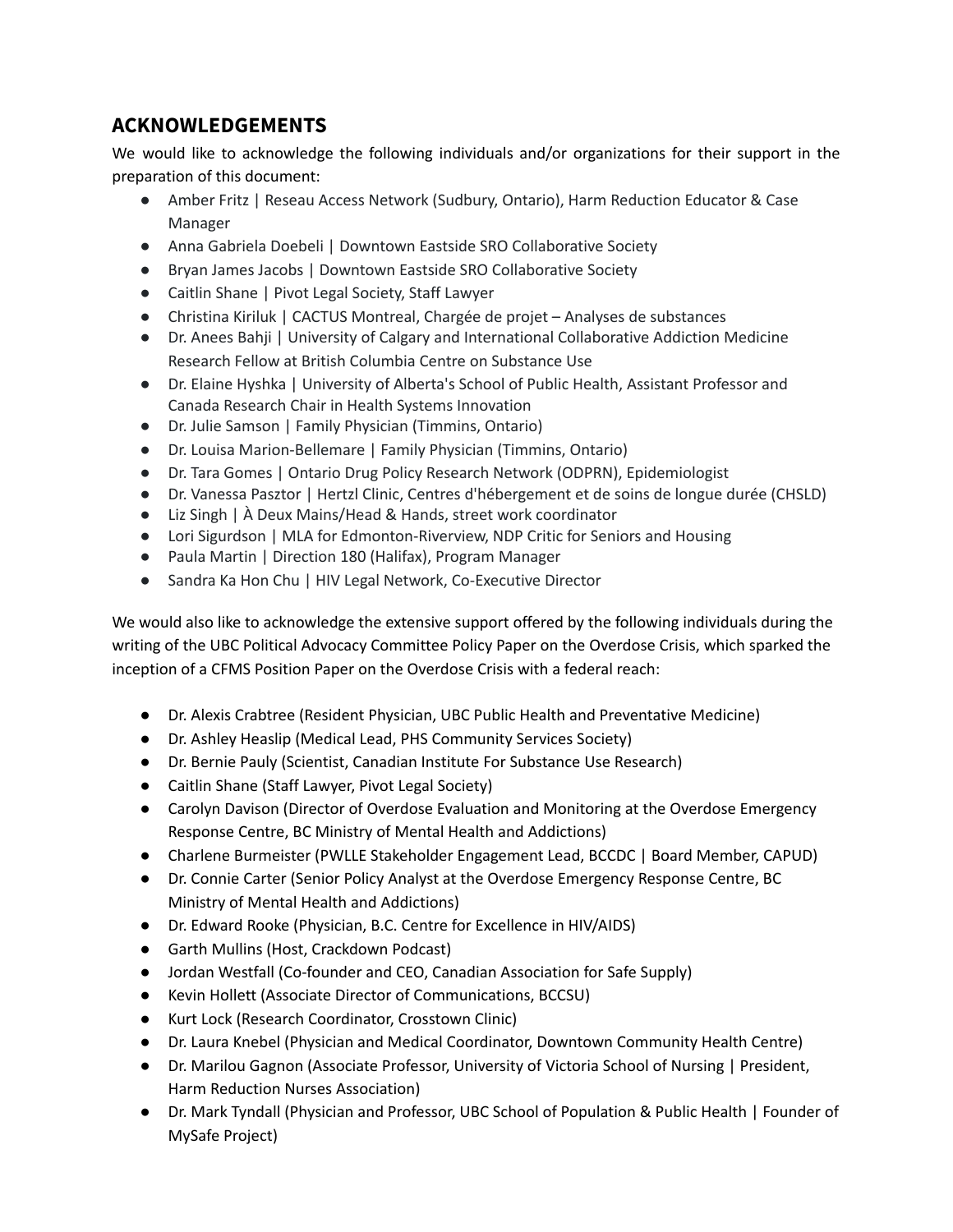- Samona Marsh (President, VANDU | Board Member, CAPUD)
- Sarah Blyth (Executive Director, Overdose Prevention Society)
- Dr. Scott MacDonald (Physician Lead, Crosstown Clinic)
- Tim Gauthier (Family Nurse Practitioner | Vice President, Harm Reduction Nurses Association)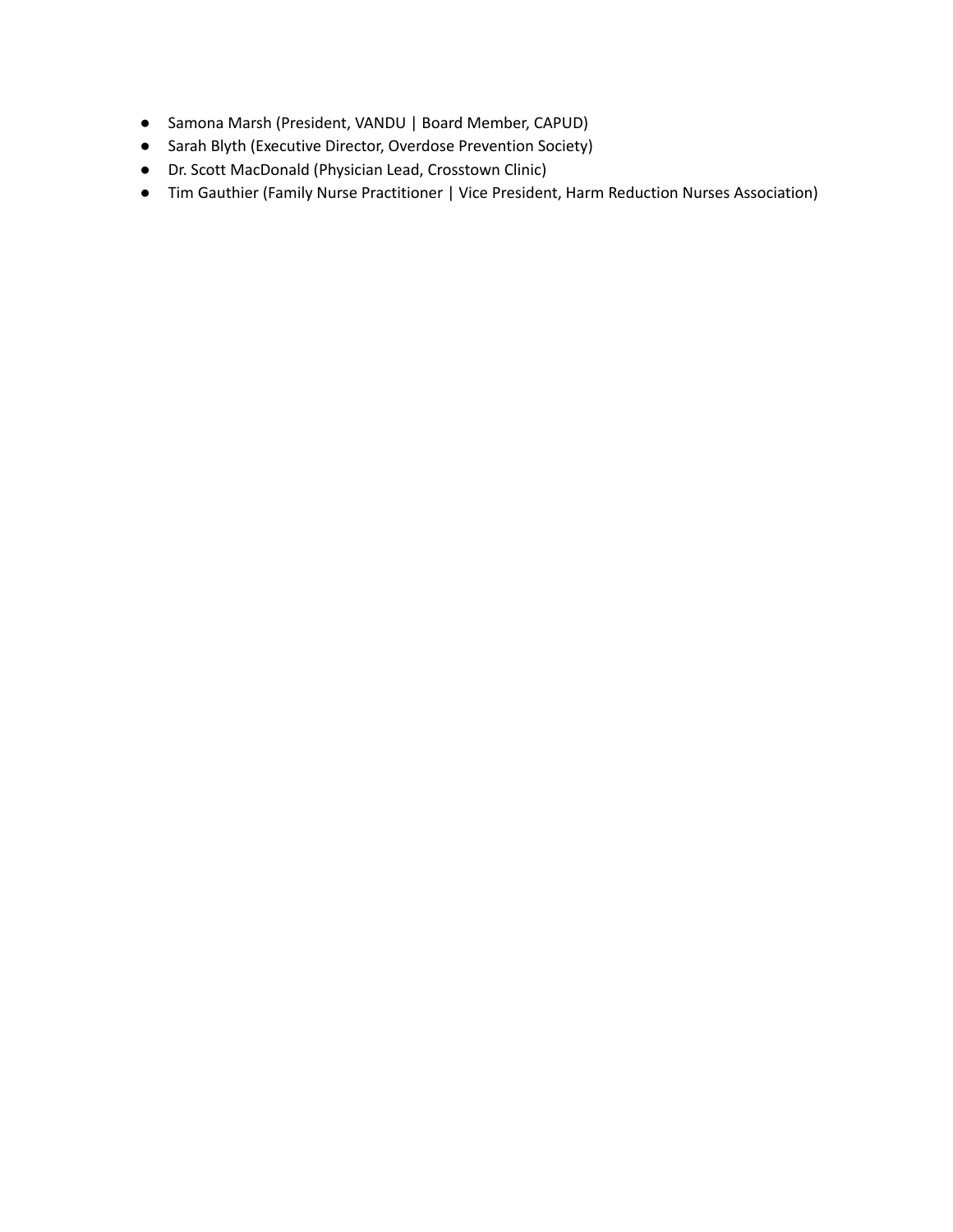# **COMMUNITY RESOURCES**

|                                                      |                                                  | Main contact    |                         | Other<br>information           |
|------------------------------------------------------|--------------------------------------------------|-----------------|-------------------------|--------------------------------|
| Organization                                         | Website Link                                     | person (if any) | Email address           |                                |
|                                                      |                                                  |                 | 1-866-925-545           | Ontario-based<br>help line for |
| Good2Talk                                            | https://good2talk.ca/                            |                 | 4                       | 17-25 year olds                |
|                                                      |                                                  |                 |                         | Other contact                  |
|                                                      |                                                  |                 |                         | differs by site:               |
|                                                      |                                                  |                 |                         | https://lihc.on.               |
|                                                      |                                                  |                 |                         | ca/wp-content                  |
|                                                      |                                                  |                 |                         | /uploads/2021                  |
|                                                      |                                                  |                 | General info            | /01/2020-SOS-                  |
| London InterCommunity                                | https://lihc.on.ca/prog                          |                 | contact:                | General-Public-                |
| Health Centre: Safer Opioid<br><b>Supply Program</b> | rams/safer-opioid-supp                           |                 | 519-660-0875<br>ex 1290 | Information.pd                 |
|                                                      | ly-program/                                      |                 |                         | f                              |
|                                                      |                                                  |                 |                         |                                |
|                                                      | https://www.mvaec.ca<br>/directory/directory-lis |                 |                         |                                |
|                                                      | t/providence-crosstow                            |                 |                         |                                |
| Crosstown Clinic (Vancouver)                         | n-clinic                                         |                 | (604) 689-8803          |                                |
|                                                      |                                                  |                 |                         |                                |
| Direction 180 (Halifax)                              | https://direction180.ca                          |                 | (902) 420-0566          |                                |
|                                                      | https://ensemblegm.ca                            |                 |                         |                                |
| <b>Ensemble Moncton</b>                              | /services/                                       |                 | (506) 859-9616          |                                |
|                                                      |                                                  |                 | 613-569-3488            |                                |
| Oasis Clinic - Sandy Hill                            |                                                  | Robert Boyd -   | ext 2112                |                                |
| <b>Community Health Centre</b>                       | https://www.shchc.ca/                            | Oasis Program   | rboyd@sandyh            |                                |
| (Ottawa)                                             | programs/oasis                                   | Director        | illchc.on.ca            |                                |
| Ottawa Inner City Health                             | https://www.ottawain                             |                 |                         |                                |
| (OICH)                                               | nercityhealth.ca/                                |                 |                         |                                |
|                                                      |                                                  |                 |                         |                                |
| <b>DUAL (Drug Users Advocacy</b>                     | https://dualottawa.wo                            |                 |                         |                                |
| League - Ottawa)                                     | rdpress.com/                                     |                 |                         |                                |
| Vancouver Area Network of                            | https://vandureplace.                            |                 | vandu@vandu.            |                                |
| Drug Users                                           | wordpress.com                                    |                 | org                     |                                |
|                                                      | https://srocollaborativ                          |                 |                         |                                |
| <b>DTES SRO Collaborative</b>                        | e.org                                            |                 |                         |                                |
|                                                      |                                                  |                 |                         |                                |
| Drug User Liberation Front                           | https://www.dulf.ca                              |                 |                         |                                |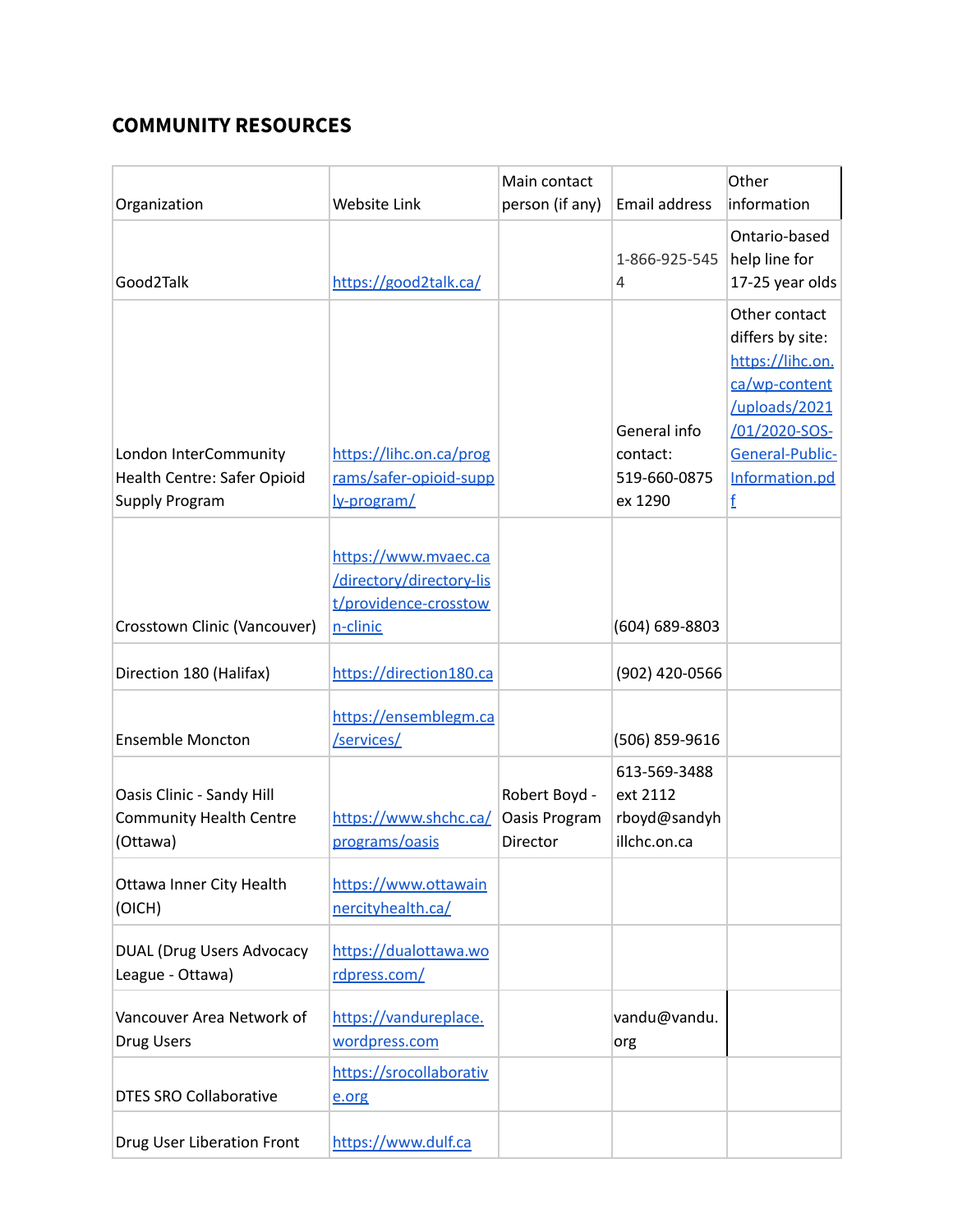## **APPENDIX A**

Although this paper has primarily focused on government-level action, a key barrier to access has been within the healthcare system, which severely lacks training in opioid agonist therapy. Studies across Canada have identified a clear need to educate physicians on the management of substance use disorder; this has been evident in primary and acute care settings.<sup>47-52</sup> To that end, we encourage the following actions be introduced to medical training:

- 1. Additional substance use disorder training is introduced to the curriculum at the undergraduate level. Specifically, this should include OAT prescription for opioid use disorder.
- 2. Expansion of residency and fellowship training in addiction medicine, including:
	- a. A thorough review of current curricula across pertinent medical residency specialties (including but not limited to emergency medicine, family medicine, internal medicine, psychiatry, and public health and preventive medicine) to include comprehensive training in substance use disorder; and
- 3. Creation of residency training opportunities that focus on addiction medicine and expansion of current addiction fellowship training.
- 4. Development of robust training programs with continuing medical education (CME) or continuing professional development (CPD) credits to further training for current physicians in Canada.
- 5. Ongoing and timely review of current, evidence-based approaches to substance use disorder and its integration into medical training.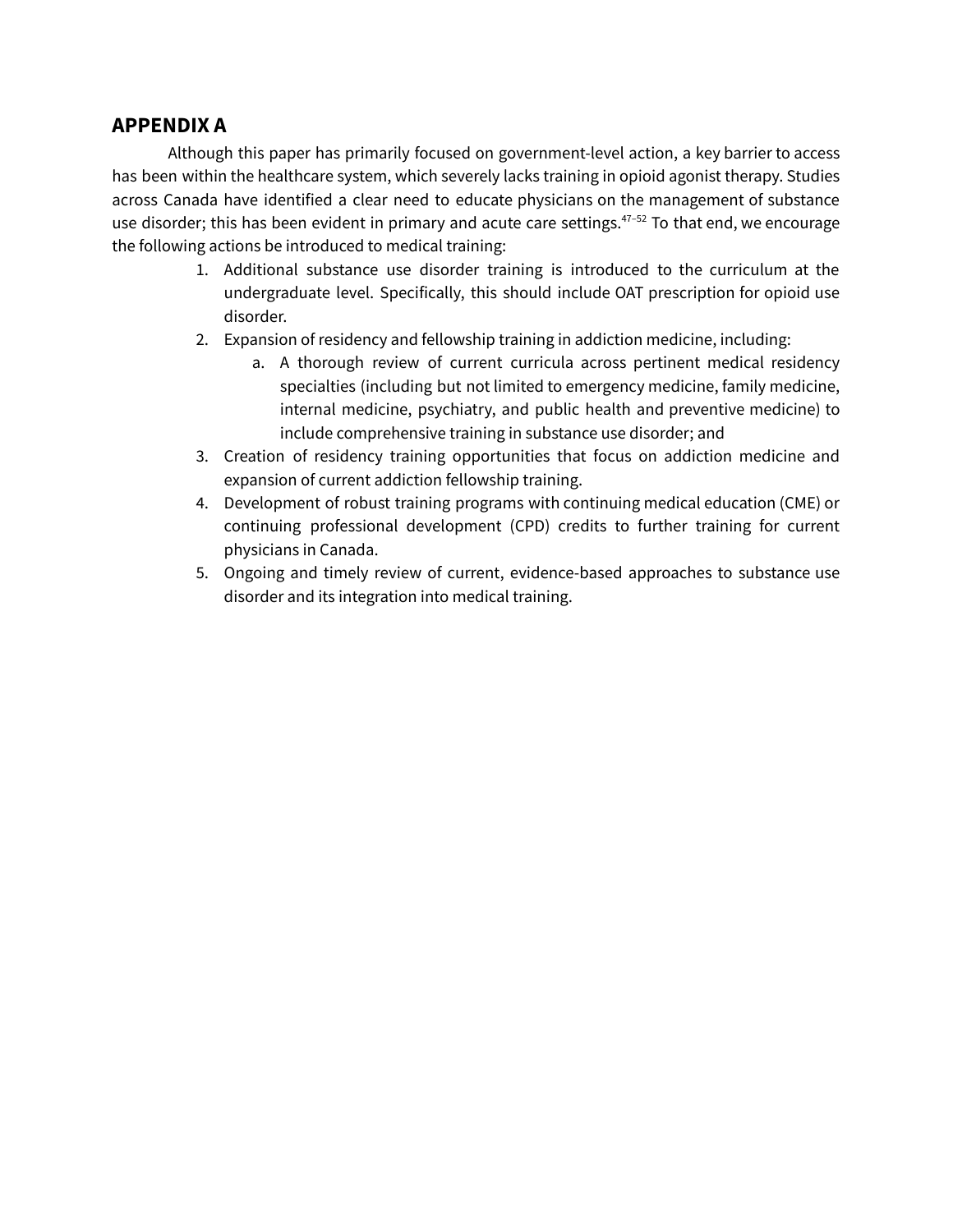# **REFERENCES**

- 1. Special Advisory Committee on the Epidemic of Opioid Overdoses. Opioid and [Stimulant-related](https://www.zotero.org/google-docs/?1Z9aK6) Harms in Canada [\[Internet\].](https://www.zotero.org/google-docs/?1Z9aK6) Ottawa: Public Health Agency of Canada; 2021 Dec [cited 2022 Feb 6]. Available from: [https://health-infobase.canada.ca/substance-related-harms/opioids-stimulants/](https://www.zotero.org/google-docs/?1Z9aK6)
- 2. Bardwell G, Kerr T. Drug checking: a potential solution to the opioid overdose [epidemic?](https://www.zotero.org/google-docs/?1Z9aK6) Subst Abuse Treat Prev Policy. 2018 May [25;13\(1\):20.](https://www.zotero.org/google-docs/?1Z9aK6)
- 3. Canada's Opioid Crisis: What You Should Know [poster] [\[Internet\].](https://www.zotero.org/google-docs/?1Z9aK6) Canadian Centre on Substance Use and [Addiction;](https://www.zotero.org/google-docs/?1Z9aK6) [cited 2022 Feb 2]. Available from: [https://ccsa.ca/canadas-opioid-crisis-what-you-should-know-poster](https://www.zotero.org/google-docs/?1Z9aK6)
- 4. Government of Canada. Modelling [opioid-related](https://www.zotero.org/google-docs/?1Z9aK6) deaths during the COVID-19 outbreak [Internet]. 2020 [cited 2022 Feb 2]. [Available](https://www.zotero.org/google-docs/?1Z9aK6) from: [https://www.canada.ca/en/health-canada/services/opioids/data-surveillance-research/modelling](https://www.zotero.org/google-docs/?1Z9aK6)[opioid-overdose-deaths-covid-19.html](https://www.zotero.org/google-docs/?1Z9aK6)
- 5. Impacts of the COVID-19 Pandemic on People Who Use [Substances:](https://www.zotero.org/google-docs/?1Z9aK6) What We Heard [Internet]. Canadian Centre on Substance Use and [Addiction;](https://www.zotero.org/google-docs/?1Z9aK6) [cited 2022 Feb 2]. Available from: [https://ccsa.ca/impacts-covid-19-pandemic-people-who-use-substances-what-we-heard](https://www.zotero.org/google-docs/?1Z9aK6)
- 6. Wang QQ, Kaelber DC, Xu R, Volkow ND. COVID-19 risk and outcomes in patients with [substance](https://www.zotero.org/google-docs/?1Z9aK6) use disorders: analyses from electronic health records in the United States. Mol [Psychiatry.](https://www.zotero.org/google-docs/?1Z9aK6) 2021 [Jan;26\(1\):30–9.](https://www.zotero.org/google-docs/?1Z9aK6)
- 7. Public Health Ontario. COVID-19 what we know so far about… social [determinants](https://www.zotero.org/google-docs/?1Z9aK6) of health [Internet]. National Collaborating Centre for [Determinants](https://www.zotero.org/google-docs/?1Z9aK6) of Health. 2020 [cited 2022 Feb 2]. [Available](https://www.zotero.org/google-docs/?1Z9aK6) from:

[https://nccdh.ca/resources/entry/covid-19-what-we-know-so-far-about-social-determinants-of-hea](https://www.zotero.org/google-docs/?1Z9aK6) [lth](https://www.zotero.org/google-docs/?1Z9aK6)

- 8. [Government](https://www.zotero.org/google-docs/?1Z9aK6) of Canada. Government of Canada Actions on Opioids: 2016 and 2017 [Internet]. Canada; 2017 Nov [cited 2022 Feb 12]. [Available](https://www.zotero.org/google-docs/?1Z9aK6) from: [https://www.canada.ca/en/health-canada/services/publications/healthy-living/actions-opioids-201](https://www.zotero.org/google-docs/?1Z9aK6) [6-2017.html](https://www.zotero.org/google-docs/?1Z9aK6)
- 9. Government of Canada. Naloxone [Internet]. [Government](https://www.zotero.org/google-docs/?1Z9aK6) of Canada. 2017 [cited 2022 Feb 12]. Available from: [https://www.canada.ca/en/health-canada/services/opioids/naloxone.html](https://www.zotero.org/google-docs/?1Z9aK6)
- 10. [Moustaqim-Barrette](https://www.zotero.org/google-docs/?1Z9aK6) A, Elton-Marshall T, Leece P, Morissette C, Rittenbach K, Buxton JA. [Environmental](https://www.zotero.org/google-docs/?1Z9aK6) Scan Naloxone Access and Distribution in Canada [Internet]. 2019 Jun [cited 2022 Feb 12]. [Available](https://www.zotero.org/google-docs/?1Z9aK6) from: [https://open.library.ubc.ca/soa/cIRcle/collections/facultyresearchandpublications/52383/items/1.](https://www.zotero.org/google-docs/?1Z9aK6) [0379400](https://www.zotero.org/google-docs/?1Z9aK6)
- 11. Canada's Supervised [Consumption](https://www.zotero.org/google-docs/?1Z9aK6) and Overdose Prevention Sites [Internet]. Pivot Legal Society. [cited 2022 Feb 12]. Available from: [https://www.pivotlegal.org/scs\\_ops\\_map](https://www.zotero.org/google-docs/?1Z9aK6)
- 12. British Columbia Centre on Substance Use. Report Heroin [Compassion](https://www.zotero.org/google-docs/?1Z9aK6) Clubs [Internet]. [Vancouver;](https://www.zotero.org/google-docs/?1Z9aK6) 2019 [cited 2022 Mar 16]. Available from: [https://www.bccsu.ca/report-heroin-compassion-clubs/](https://www.zotero.org/google-docs/?1Z9aK6)
- 13. [Compassion](https://www.zotero.org/google-docs/?1Z9aK6) Clubs [Internet]. Here to Help. [cited 2022 Mar 16]. Available from: [https://www.heretohelp.bc.ca/compassion-clubs](https://www.zotero.org/google-docs/?1Z9aK6)
- 14. Responding to the opioid crisis: leading practices, challenges and [opportunities](https://www.zotero.org/google-docs/?1Z9aK6) [Internet]. Ottawa: [HealthCareCAN;](https://www.zotero.org/google-docs/?1Z9aK6) 2017. Available from: [https://www.healthcarecan.ca/wp-content/themes/camyno/assets/document/Reports/2017/HCC/](https://www.zotero.org/google-docs/?1Z9aK6) [EN/OpioidsBackgrounder\\_EN.pdf?target=blank](https://www.zotero.org/google-docs/?1Z9aK6)
- 15. Milaney K, Passi J, Zaretsky L, Liu T, O'Gorman CM, Hill L, et al. Drug use, [homelessness](https://www.zotero.org/google-docs/?1Z9aK6) and health: [responding](https://www.zotero.org/google-docs/?1Z9aK6) to the opioid overdose crisis with housing and harm reduction services. Harm Reduct J. 2021 Aug [26;18\(1\):92.](https://www.zotero.org/google-docs/?1Z9aK6)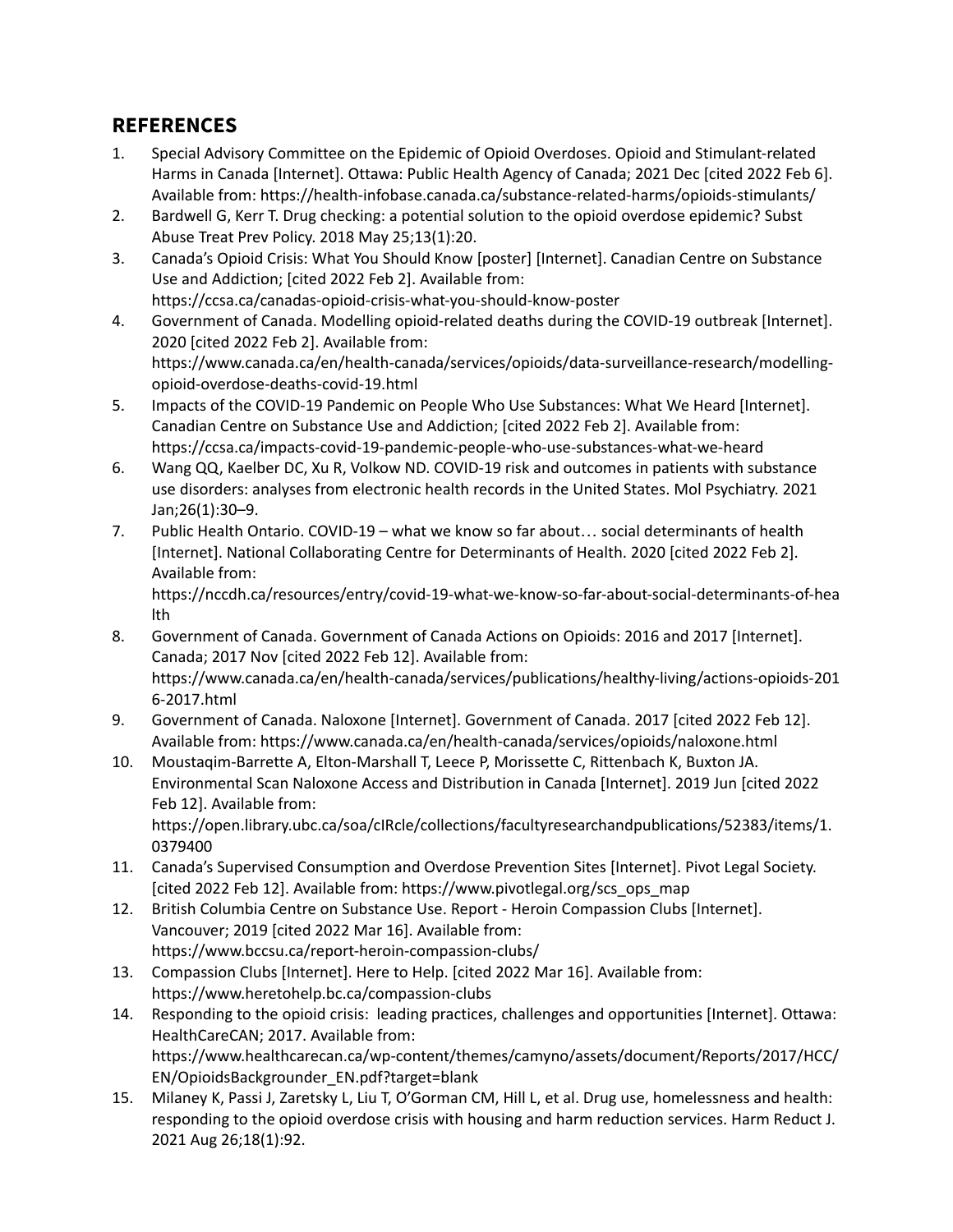- 16. Tyndall M, Dodd Z. How Structural Violence, [Prohibition,](https://www.zotero.org/google-docs/?1Z9aK6) and Stigma Have Paralyzed North American Responses to Opioid Overdose. AMA J Ethics. 2020 Aug [1;22\(8\):723–8.](https://www.zotero.org/google-docs/?1Z9aK6)
- 17. Tupper KW, McCrae K, Garber I, Lysyshyn M, Wood E. Initial results of a drug [checking](https://www.zotero.org/google-docs/?1Z9aK6) pilot program to detect fentanyl [adulteration](https://www.zotero.org/google-docs/?1Z9aK6) in a Canadian setting. Drug Alcohol Depend. 2018 Sep [1;190:242–5.](https://www.zotero.org/google-docs/?1Z9aK6)
- 18. Government of BC. B.C. applies for [decriminalization](https://www.zotero.org/google-docs/?1Z9aK6) in next step to reduce toxic drug deaths | BC Gov News [\[Internet\].](https://www.zotero.org/google-docs/?1Z9aK6) 2021 [cited 2022 Feb 2]. Available from: [https://news.gov.bc.ca/releases/2021MMHA0059-002084](https://www.zotero.org/google-docs/?1Z9aK6)
- 19. [Government](https://www.zotero.org/google-docs/?1Z9aK6) of Canada. Canada Health Act [Internet]. 2017 [cited 2022 Feb 2]. Available from: [https://laws-lois.justice.gc.ca/eng/acts/c-6/page-1.html](https://www.zotero.org/google-docs/?1Z9aK6)
- 20. Lisa B, Jessica H. Evidence synthesis The opioid crisis in Canada: a national [perspective.](https://www.zotero.org/google-docs/?1Z9aK6) Health Promot Chronic Dis Prev Can Res Policy Pract. 2018 [Jun;38\(6\):224–33.](https://www.zotero.org/google-docs/?1Z9aK6)
- 21. Report 2: [Recommendations](https://www.zotero.org/google-docs/?1Z9aK6) on the federal government's drug policy as articulated in a draft Canadian Drugs and Substances Strategy (CDSS) [Internet]. [Government](https://www.zotero.org/google-docs/?1Z9aK6) of Canada; 2021 Aug [cited 2022 Feb 2]. [Available](https://www.zotero.org/google-docs/?1Z9aK6) from: [https://www.canada.ca/en/health-canada/corporate/about-health-canada/public-engagement/ext](https://www.zotero.org/google-docs/?1Z9aK6)

[ernal-advisory-bodies/expert-task-force-substance-use/reports/report-2-2021.html](https://www.zotero.org/google-docs/?1Z9aK6)

- 22. Savehilaghi S. VANDU and Pivot's position on threshold amounts in [Vancouver's](https://www.zotero.org/google-docs/?1Z9aK6) application to [decriminalize](https://www.zotero.org/google-docs/?1Z9aK6) [Internet]. Pivot Legal Society. [cited 2022 Feb 2]. Available from: [https://www.pivotlegal.org/vandu\\_and\\_pivot\\_on\\_threshold\\_amounts](https://www.zotero.org/google-docs/?1Z9aK6)
- 23. [Savehilaghi](https://www.zotero.org/google-docs/?1Z9aK6) S. Vancouver Area Network of Drug Users & Pivot Legal Society Joint Statement [\[Internet\].](https://www.zotero.org/google-docs/?1Z9aK6) Pivot Legal Society. [cited 2022 Feb 2]. Available from: [https://www.pivotlegal.org/vandu\\_pivot\\_joint\\_statement](https://www.zotero.org/google-docs/?1Z9aK6)
- 24. Act Now! [Decriminalizing](https://www.zotero.org/google-docs/?1Z9aK6) Drugs in Vancouver Pivot Legal Society [Internet]. [cited 2022 Feb 2]. Available from: [https://www.pivotlegal.org/act\\_now\\_decriminalizing\\_drugs\\_in\\_vancouver](https://www.zotero.org/google-docs/?1Z9aK6)
- 25. Safe supply: What is it and what is [happening](https://www.zotero.org/google-docs/?1Z9aK6) in Canada? [Internet]. CATIE: Canada's source for HIV and hepatitis C [information.](https://www.zotero.org/google-docs/?1Z9aK6) 2021 [cited 2022 Feb 6]. Available from: [https://www.catie.ca/prevention-in-focus/safe-supply-what-is-it-and-what-is-happening-in-canada](https://www.zotero.org/google-docs/?1Z9aK6)
- 26. Safe Supply Concept [Document](https://www.zotero.org/google-docs/?1Z9aK6) [Internet]. Canadian Union of People who Use Drugs (CAPUD); [cited 2022 Feb 6]. Available from: [https://www.capud.ca/capud-resources/safe-supply-projects](https://www.zotero.org/google-docs/?1Z9aK6)
- 27. [Schottenfeld](https://www.zotero.org/google-docs/?1Z9aK6) RS, O'Malley SS. Meeting the Growing Need for Heroin Addiction Treatment. JAMA Psychiatry. 2016 May [1;73\(5\):437–8.](https://www.zotero.org/google-docs/?1Z9aK6)
- 28. Scholl L. Drug and [Opioid-Involved](https://www.zotero.org/google-docs/?1Z9aK6) Overdose Deaths United States, 2013–2017. MMWR Morb Mortal Wkly Rep [\[Internet\].](https://www.zotero.org/google-docs/?1Z9aK6) 2019 [cited 2022 Feb 6];67. Available from: [https://www.cdc.gov/mmwr/volumes/67/wr/mm675152e1.htm](https://www.zotero.org/google-docs/?1Z9aK6)
- 29. Ivsins A, Boyd J, Beletsky L, McNeil R. Tackling the [overdose](https://www.zotero.org/google-docs/?1Z9aK6) crisis: The role of safe supply. Int J Drug Policy. 2020 [Jun;80:102769.](https://www.zotero.org/google-docs/?1Z9aK6)
- 30. Illicit Drug Toxicity Deaths in BC January 1, 2011 October 31, 2021 [\[Internet\].](https://www.zotero.org/google-docs/?1Z9aK6) British Columbia: [Coroner's](https://www.zotero.org/google-docs/?1Z9aK6) Service; [cited 2022 Feb 7]. Available from: [https://www2.gov.bc.ca/gov/content/life-events/death/coroners-service/statistical-reports](https://www.zotero.org/google-docs/?1Z9aK6)
- 31. Ivsins A, Boyd J, Mayer S, Collins A, [Sutherland](https://www.zotero.org/google-docs/?1Z9aK6) C, Kerr T, et al. Barriers and facilitators to a novel low-barrier [hydromorphone](https://www.zotero.org/google-docs/?1Z9aK6) distribution program in Vancouver, Canada: a qualitative study. Drug Alcohol Depend. 2020 Nov [1;216:108202.](https://www.zotero.org/google-docs/?1Z9aK6)
- 32. Ferri M, Davoli M, Perucci CA. Heroin maintenance for chronic [heroin-dependent](https://www.zotero.org/google-docs/?1Z9aK6) individuals. Cochrane Database Syst Rev. 2011 Dec [7;\(12\):CD003410.](https://www.zotero.org/google-docs/?1Z9aK6)
- 33. Government of Canada. Medications for substance use disorder and to provide [pharmaceutical](https://www.zotero.org/google-docs/?1Z9aK6) alternatives to the [contaminated](https://www.zotero.org/google-docs/?1Z9aK6) illegal drug supply [Internet]. 2020 [cited 2022 Feb 6]. Available [from:](https://www.zotero.org/google-docs/?1Z9aK6)

[https://www.canada.ca/en/health-canada/services/substance-use/toolkit-substance-use-covid-19/](https://www.zotero.org/google-docs/?1Z9aK6) [treatment-medications-pharmaceutical-alternatives.html](https://www.zotero.org/google-docs/?1Z9aK6)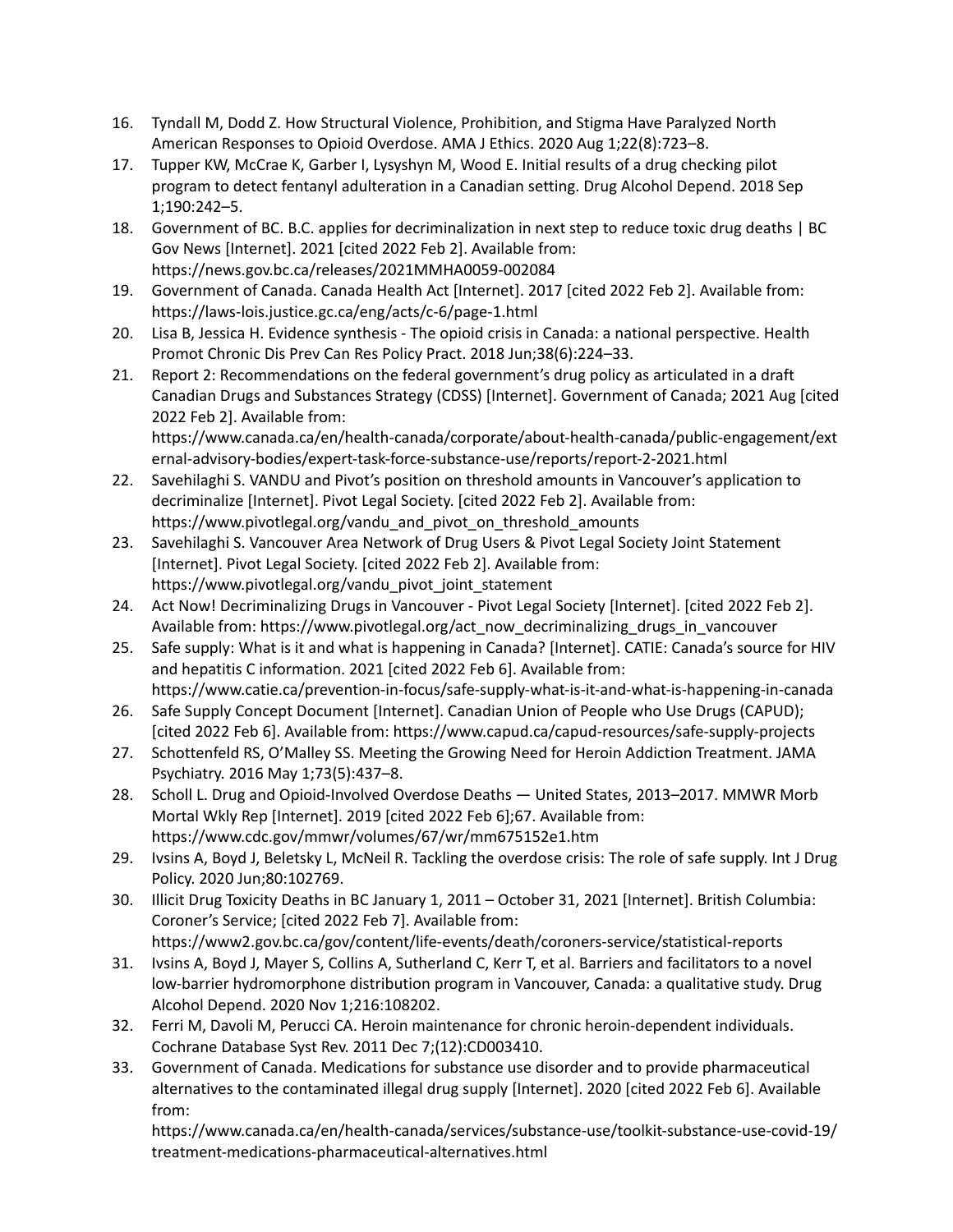- 34. Elaine Hyshka. Expanding safe supply in Canada: A [commensurate](https://www.zotero.org/google-docs/?1Z9aK6) public health response to the national drug poisoning [emergency.](https://www.zotero.org/google-docs/?1Z9aK6) 2021 Jun 21.
- 35. Gap analysis of public mental health and addictions programs [\(GAP-MAP\):](https://www.zotero.org/google-docs/?1Z9aK6) Final report Open Government [Internet]. Alberta [Government;](https://www.zotero.org/google-docs/?1Z9aK6) 2014 [cited 2022 Feb 6]. Available from: [https://open.alberta.ca/publications/gap-analysis-of-public-mental-health-and-addictions-program](https://www.zotero.org/google-docs/?1Z9aK6) [s-gap-map-final-report](https://www.zotero.org/google-docs/?1Z9aK6)
- 36. Advancing Drug Policy Reform: a new approach to [decriminalization](https://www.zotero.org/google-docs/?1Z9aK6) [Internet]. Global Commission on Drug Policy; 2016 Nov [cited 2022 Feb 6]. [Available](https://www.zotero.org/google-docs/?1Z9aK6) from: [https://www.globalcommissionondrugs.org/reports/advancing-drug-policy-reform](https://www.zotero.org/google-docs/?1Z9aK6)
- 37. Ferguson M, Parmar A, Papamihali K, Weng A, Lock K, Buxton JA. [Investigating](https://www.zotero.org/google-docs/?1Z9aK6) opioid preference to inform safe supply services: A cross sectional study. Int J Drug Policy. 2022 Jan [7;101:103574.](https://www.zotero.org/google-docs/?1Z9aK6)
- 38. Dunlop A, Lokuge B, Masters D, Sequeira M, Saul P, Dunlop G, et al. Challenges in [maintaining](https://www.zotero.org/google-docs/?1Z9aK6) treatment services for people who use drugs during the COVID-19 [pandemic.](https://www.zotero.org/google-docs/?1Z9aK6) Harm Reduct J. 2020 May [6;17\(1\):26.](https://www.zotero.org/google-docs/?1Z9aK6)
- 39. Changes Related to [COVID-19](https://www.zotero.org/google-docs/?1Z9aK6) in the Illegal Drug Supply and Access to Services, and Resulting Health Harms (CCENDU Alert) [Internet]. Canadian Centre on Substance Use and [Addiction;](https://www.zotero.org/google-docs/?1Z9aK6) 2020 [cited 2022 Feb 7]. [Available](https://www.zotero.org/google-docs/?1Z9aK6) from:

[https://ccsa.ca/changes-related-covid-19-illegal-drug-supply-and-access-services-and-resulting-hea](https://www.zotero.org/google-docs/?1Z9aK6) [lth-harms](https://www.zotero.org/google-docs/?1Z9aK6)

- 40. Khatri UG, Perrone J. Opioid Use Disorder and [COVID-19:](https://www.zotero.org/google-docs/?1Z9aK6) Crashing of the Crises. J Addict Med. 2020 [Aug;14\(4\):e6–7.](https://www.zotero.org/google-docs/?1Z9aK6)
- 41. Loriggio P. Liberals pledge \$4.5B for mental health; will create transfer for [provinces,](https://www.zotero.org/google-docs/?1Z9aK6) territories National | [Globalnews.ca](https://www.zotero.org/google-docs/?1Z9aK6) [Internet]. Global News. 2021 [cited 2022 Feb 6]. Available from: [https://globalnews.ca/news/8154986/liberals-mental-health-promise/](https://www.zotero.org/google-docs/?1Z9aK6)
- 42. Osman L. Provinces take issue with proposed federal mental health transfer [\[Internet\].](https://www.zotero.org/google-docs/?1Z9aK6) CTV News. 2021 [cited 2022 Feb 6]. [Available](https://www.zotero.org/google-docs/?1Z9aK6) from: [https://www.ctvnews.ca/politics/provinces-take-issue-with-proposed-federal-mental-health-transf](https://www.zotero.org/google-docs/?1Z9aK6) [er-1.5680681](https://www.zotero.org/google-docs/?1Z9aK6)
- 43. Mou H. WHAT NOW? | Canada Health Transfer: [Background](https://www.zotero.org/google-docs/?1Z9aK6) and future [Internet]. Canada West [Foundation;](https://www.zotero.org/google-docs/?1Z9aK6) 2021 May [cited 2022 Feb 6]. Available from: [https://cwf.ca/research/publications/what-now-canada-health-transfer-background-and-future/](https://www.zotero.org/google-docs/?1Z9aK6)
- 44. The [Affordable](https://www.zotero.org/google-docs/?1Z9aK6) Child Care for All Plan Child Care Now [Internet]. Child Care Now. [cited 2022 Feb 6]. Available from: [https://timeforchildcare.ca/the-affordable-child-care-for-all-plan/](https://www.zotero.org/google-docs/?1Z9aK6)
- 45. Carroll JJ, Green TC, Noonan RK. [Evidence-Based](https://www.zotero.org/google-docs/?1Z9aK6) Strategies for Preventing Opioid Overdose: What's Working in the United States [\[Internet\].](https://www.zotero.org/google-docs/?1Z9aK6) CDC; 2021 [cited 2022 Feb 6]. Available from: [https://www.cdc.gov/drugoverdose/featured-topics/evidence-based-strategies.html](https://www.zotero.org/google-docs/?1Z9aK6)
- 46. Urbanoski KA. Need for equity in treatment of substance use among [Indigenous](https://www.zotero.org/google-docs/?1Z9aK6) people in Canada. CMAJ. 2017 Nov [6;189\(44\):E1350–1.](https://www.zotero.org/google-docs/?1Z9aK6)
- 47. News · SBC· C. Cape Breton doctors unwilling to accept patients who need [methadone](https://www.zotero.org/google-docs/?1Z9aK6) | CBC News [\[Internet\].](https://www.zotero.org/google-docs/?1Z9aK6) CBC. 2017 [cited 2022 Mar 16]. Available from: [https://www.cbc.ca/news/canada/nova-scotia/methodone-wait-list-doctors-drug-addiction-opioid](https://www.zotero.org/google-docs/?1Z9aK6)[use-treatment-1.4382094](https://www.zotero.org/google-docs/?1Z9aK6)
- 48. News · FM· C. The pill to manage addiction: why so few doctors are [prescribing](https://www.zotero.org/google-docs/?1Z9aK6) Suboxone | CBC News [\[Internet\].](https://www.zotero.org/google-docs/?1Z9aK6) CBC. 2017 [cited 2022 Mar 16]. Available from: [https://www.cbc.ca/news/canada/british-columbia/why-so-few-doctors-prescribe-suboxone-1.395](https://www.zotero.org/google-docs/?1Z9aK6) [8782](https://www.zotero.org/google-docs/?1Z9aK6)
- 49. Eibl JK, Morin K, [Leinonen](https://www.zotero.org/google-docs/?1Z9aK6) E, Marsh DC. The State of Opioid Agonist Therapy in Canada 20 Years after Federal Oversight. Can J Psychiatry. 2017 Jul [1;62\(7\):444–50.](https://www.zotero.org/google-docs/?1Z9aK6)
- 50. [Loheswaran](https://www.zotero.org/google-docs/?1Z9aK6) G, Soklaridis S, Selby P, Foll BL. Screening and Treatment for Alcohol, Tobacco and Opioid Use Disorders: A Survey of Family [Physicians](https://www.zotero.org/google-docs/?1Z9aK6) across Ontario. PLOS ONE. 2015 Apr